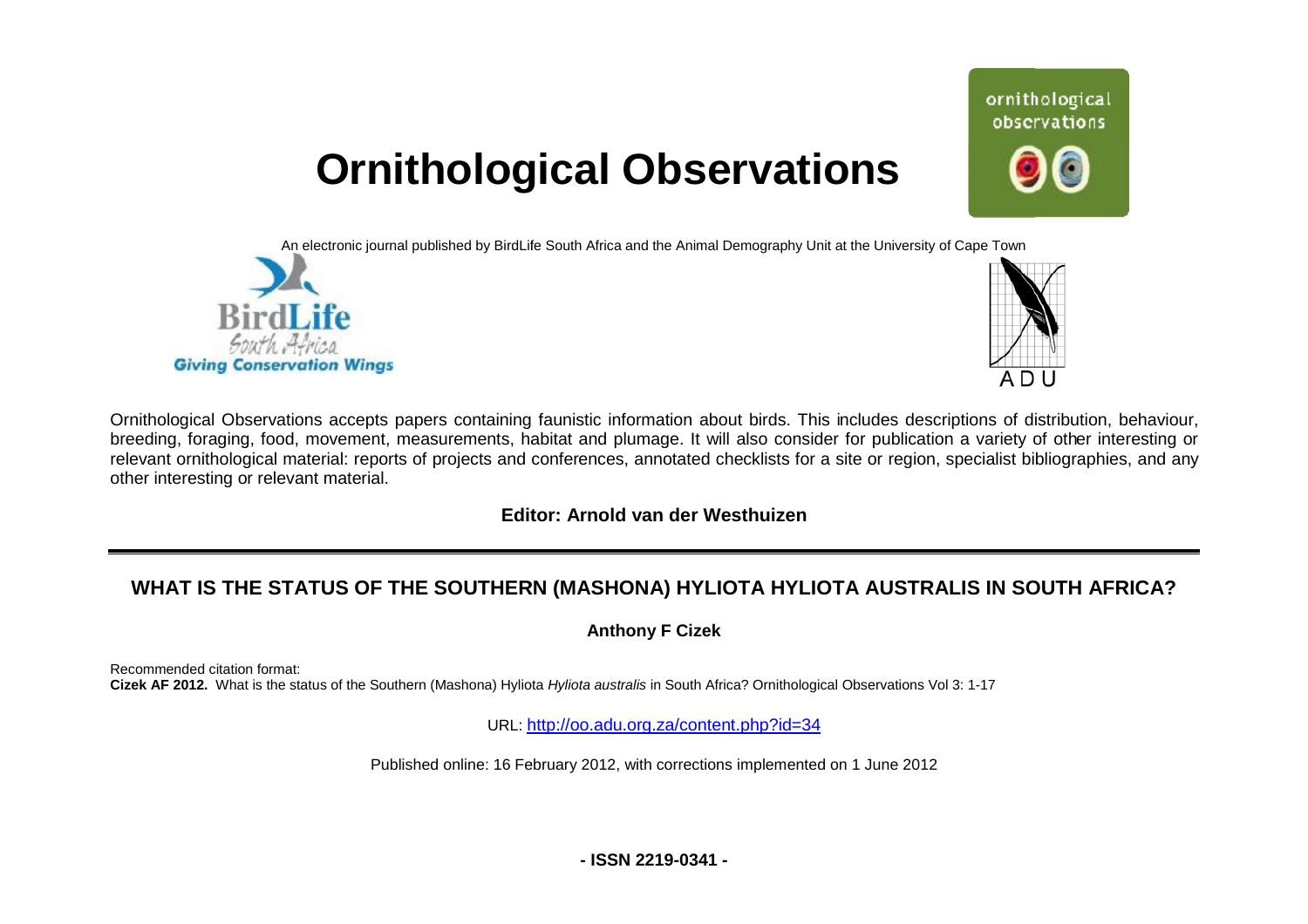## **WHAT IS THE STATUS OF THE SOUTHERN F(MASHONA) HYLIOTA** *HYLIOTA AUSTRALIS* **IN SOUTH AFRICA?**

*Anthony F.Cizek\** 

PO Box 196, Moedwil, 0315 \*Corresponding author: [anthonycizek@mac.com](mailto:anthonycizek@mac.com)

**Summary**. The status of the Southern (Mashona) Hyliota *Hyliota australis* in South Africa is assessed using newly collated bird and habitat distribution data. The three potential scenarios are discussed, and it is emphasized that all are of considerable interest. (1) If the Hyliota is isolated in the Soutpansberg, it is one of the rarest breeding species in South Africa and needs active conservation management. (2) If it is a vagrant, then the source populations need to be identified as the conventional wisdom suggests movement over much shorter distances than the known populations on the Zimbabwean Plateau and outliers in northern Gonarezhou National Park. (3) A third scenario relying on both periodic breeding and periodic immigration is favoured – suggesting a metapopulation operating across the Save-Limpopo Valley and adjacent plateau areas. The implications for its conservation management are discussed and attention is drawn to the riparian corridors which are under pressure from humans outside conservation areas elephants inside them. abitat distribution data. The three potential scenarios are discussed,<br>nd it is emphasized that all are of considerable interest. (1) If the<br>yliota is isolated in the Soutpansberg, it is one of the rarest<br>reeding species i

The status of the Southern (Mashona) Hyliota *Hyliota australis* in northern South Africa is a conundrum. It is rarely recorded: T Tarboton et al. (1987) reported only five records in South Africa to the mid-1980s, all from the Punda Maria area of northern Kruger National Park (KNP), and Tree (1997) showed it only here during the Park (KNP), and Tree (1997) showed it only here during the<br>Southern African Bird Atlas Project (SABAP, 1987-1992). Tarboton *et al.* (1987) reported a breeding attempt and concluded it is probably a rare, localised breeding resident restricted to the extreme north of South Africa. But the breeding attempt failed, and Tarboton *et al.* 

- - - - -

(1987) also suggested it occurs in *Colophospermum mopane* and mixed broad-leaved woodland, and there is no confirmed breeding record of this species in southern Africa in savanna woodland other than miombo. Miombo is the distinctive vegetation in which trees of the genera *Brachystegia*, *Julbernardia* and/or (Wild and Barbosa 1967), and until 2000, it was unknown from South Africa. A patch was discovered in the Soutpansberg (mountains) close to Gundani Village (22°39'S, 30°53'E; Hurter and Van Wyk 2001), where the Hyliota is now known (29 April 2002 (pers.obs.), 24 February 2006 (Joe Grosel *in litt.* 2008)). Gundani is separated from the Miombo Region on the Zimbabwean Plateau by hundreds of 2001), where the Hyliota is now known (29 April 2002 (pers.obs.), 24 February 2006 (Joe Grosel *in litt.* 2008)). Gundani is separated from the Miombo Region on the Zimbabwean Plateau by hundreds of kilometres of the Saveand too hot and dry for the development of miombo (Figure 1), and is a major barrier to the avifauna generally (Benson *et al.* 1962). To date, the Southern Hyliota is confirmed only as far south as Mutandahwa Hill and Chilo Gorge (just upstream of the Save Save-Runde confluence) along the northern boundary of Ghonarezhou NP, Zimbabwe (Irwin 1981, Hockey 2005, Darrell Plowes *in litt*. 2009), some 200km from Gundani. Otherwise, it is known from the even more remote miombo in the Panda-Homoine districts of southern Mozambique (see Parker 1999). Although it is known to wander out more remote miombo in the Panda-Homoine districts of southern<br>Mozambique (see Parker 1999). Although it is known to wander out<br>of miombo at the edge of the Zimbabwean Plateau into (nonmiombo) riverine fringes down into the major river valleys during the (non-breeding) cool-dry season, Tree (1997) believed these to be (non-breeding) cool-dry season, Tree (1997) believed these to be<br>"almost certainly" over short distances. Dowsett-Lemaire and Dowsett (2006), Dowsett *et al.* (2008) and Dowsett (2009) also report "off-season…local wandering" and "limited altitudinal movements" and "(vagrancy) at low altitudes" in the Shire and Luangwa valleys in Malawi and Zambia. Subspecific differentiation either side of the Zambezi Valley supports this interpretation of limited movements: the Zambian Plateau supports *H. a. pallidipectus*, whereas the nominate occurs on the Zimbabwean Plateau (Fry 1997). The Zambezi Escarpment is steep in places so movements from patches of miombo at the edge of the plateau into valley riparian habitats could involve distances of <10km. leaved woodland, and there is no confirmed breeding<br>species in southern Africa in savanna woodland other<br>*I* Miombo is the distinctive vegetation in which trees of<br>*Brachystegia, Julbernardia* and/or *Isoberlinia* dominate season...local<br>"(vagrancy) at<br>awi and Zaml<br>hbezi Valley su<br>hbian Plateau :<br>urs on the Z<br>arpment is st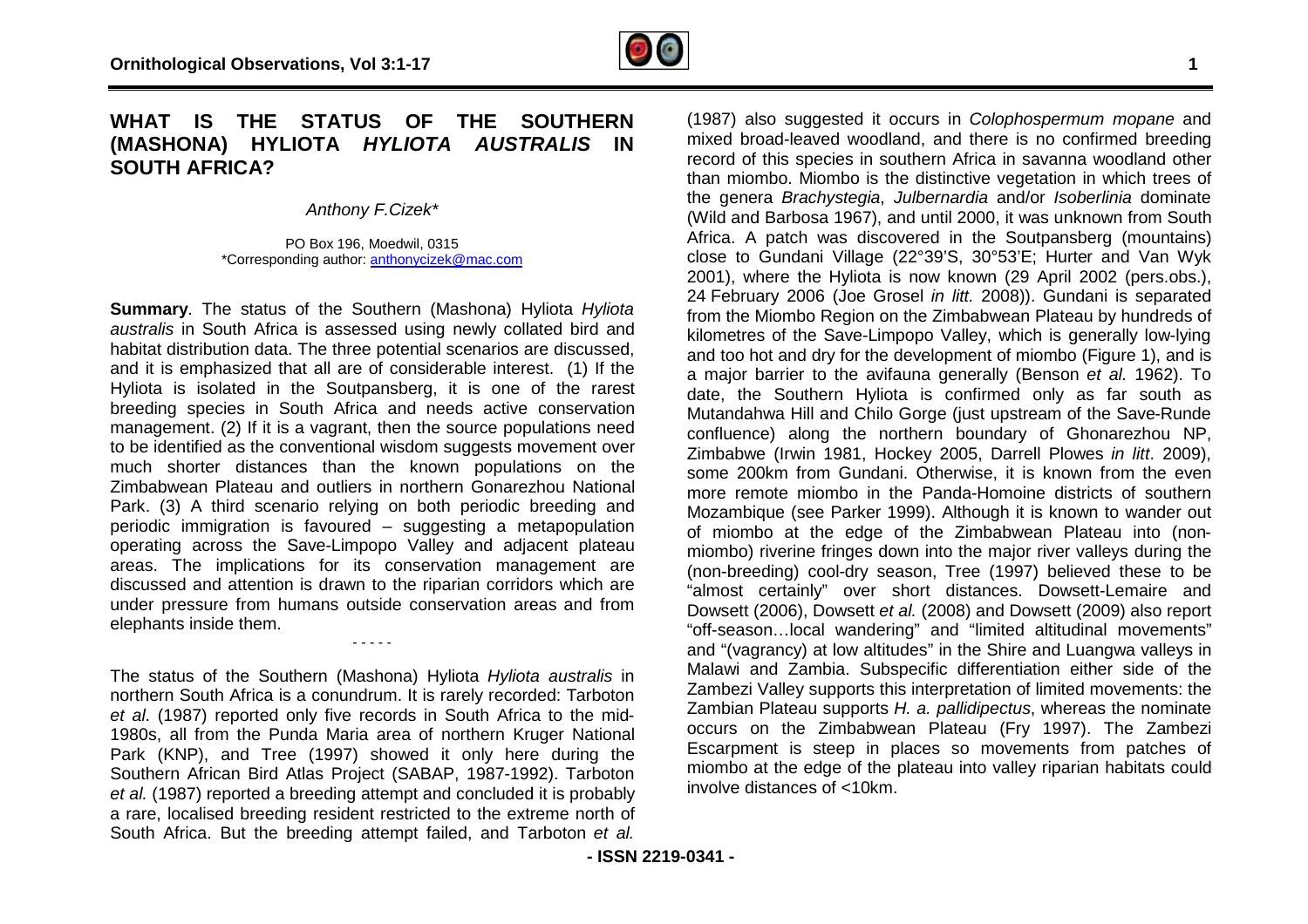



**Figure 1** – The location of Gundani (GU) in the Soutpansberg relative to the Miombo Region

Vegetation dominated by the miombo dominant genera (*Brachystegia* and *Julbernardia*) dominates landscapes shaded grey – generally on the plateaus of tropical Africa, but also at lower altitudes where higher rainfall compensates for higher evapotranspiration rates. Not all vegetation dominated by the miombo genera is "woodland": vegetation on the Mozambican coastal plain presents classification problems because much is "forest", "thicket" or "tree savanna" - which are all mapped as open polygons. The distribution of the Southern Hyliota closely follows the distribution of miombo woodland, and is known as far south in the Save-Limpopo Valley as the vicinity of the Save-Runde Junction. are all mapped as open polygons. The distribution of the Southern Hyliota closely follows the distribution of miombo woodland, and is known as far south in the<br>Save-Limpopo Valley as the vicinity of the Save-Runde Junction

province, 7. Dune landscapes Panda and Homoine districts, 8. Save-Runde Junction, 9. Ghonarezhou-Gaza watershed, 10. Save-Limpopo Valley, 11. Soutpansberg

(Vegetation data from Wild and Barbosa (1967) digitised by Rutherford et al. (2005). Hyliota distribution data from Hockey (2005), Dowset Dowsett-Lemaire and Dowsett (2006), Dowsett et al. (2008) with additional data listed in Table 1.)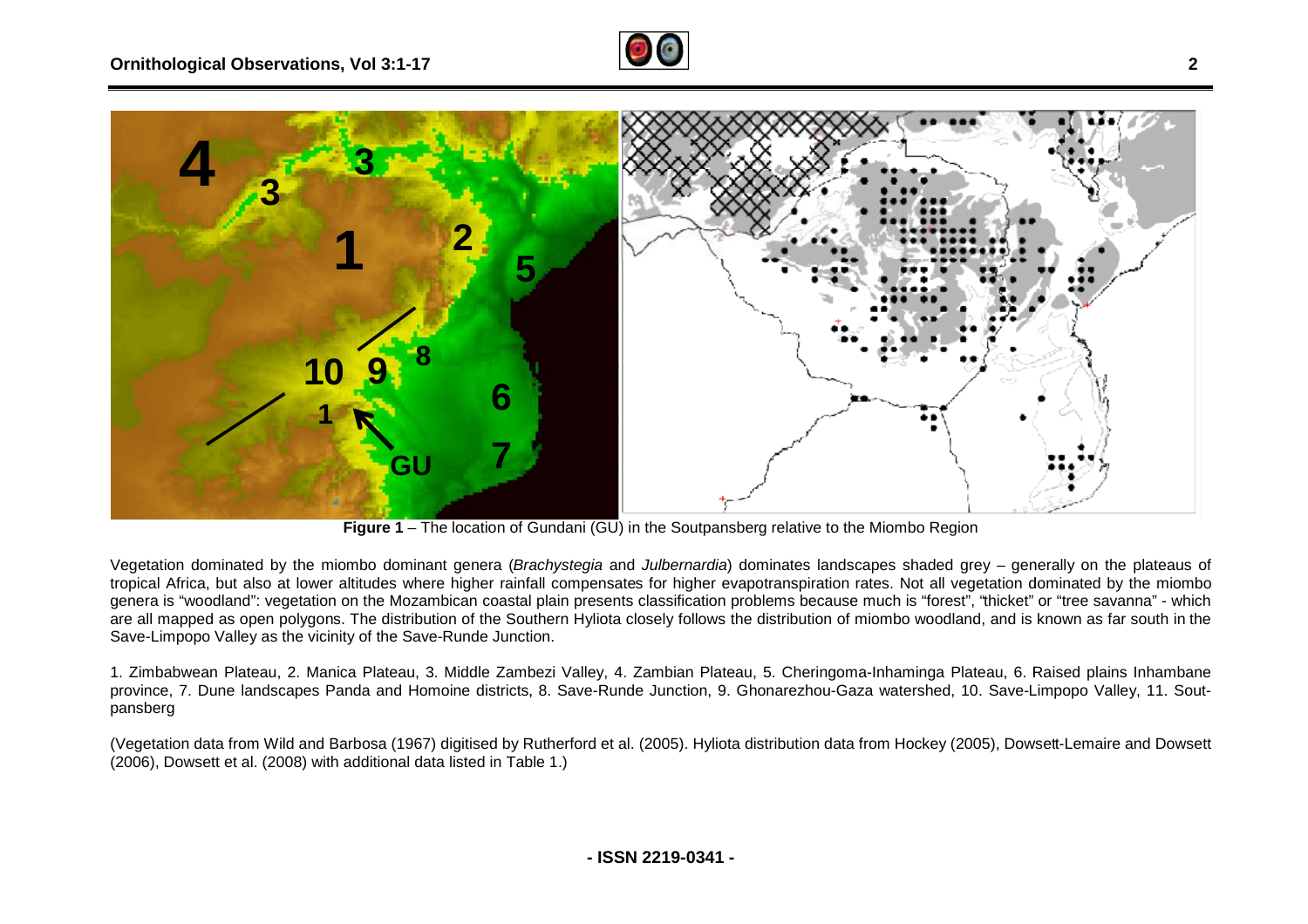

(Although Fry (1997) suggested individuals from the Zimbabwean Kariba Basin are 'overspills from the Zambian population', it is more likely that they are short-distant migrants from the localised stands of *Brachystegia glaucescens* in the Zimbabwean Zambezi Escarpment.) The Save-Limpopo Valley is much wider and generally much drier than the Zambezi Valley (generally limiting woody cover) – and Gundani much more isolated from the Zimbabwean Plateau (Figure 1) - so it is not unreasonable to consider the Southern Hyliota to be resident in northern South Africa, and – given the isolation of Gundani from the Miombo Region – its taxonomic status would warrant closer inspection. uggested individuals from the Zimbabwean<br>vills from the Zambian population', it is more<br>distant migrants from the localised stands of<br>cens in the Zimbabwean Zambezi<br>Limpopo Valley is much wider and generally<br>hbezi Valley (

However, the size of the Gundani miombo patch complicates this interpretation of its isolation. Vernon (1985) reported 3 pairs breeding in 100 ha of miombo on the Zimbabwean Plateau, and the Gundani patch is only c. 20 ha (S Venter *in litt.* 2006), suggesting at most only a couple of pairs. This is supported by the observation that the hyliota is rare at Gundani: it was recorded in only 1 of 5 visits (J Grosel *in litt*. 2008). This remains the only known miombo in South Africa (Mucina and Rutherford 2006, S Venter *in litt.* 2006, N Hahn (Soutpansberg Herbarium) *in litt.* 2009), despite the interest generated in its discovery more than a decade ago. The rarity of the Hyliota limits not only its potential to act as the source for all of the records elsewhere in northern South Africa, but even to persist over Hyliota limits not only its potential to act as the source for all of the<br>records elsewhere in northern South Africa, but even to persist over<br>the long term since very small populations suffer from inbreeding and/or chance environmental and demographic extremes, like drought. *Brachystegia* spp. occurred more widely on the South African Plateau until only 1,000 years BP (Frost 1996), but although the retreat of the Miombo Region is only recent in geological/ climatological time scales, the *status quo* has enough age to suggest the extinction of a tiny, isolated population since then – as could have occurred in other miombo specialists like the Miombo Rockthrush *Monticola angolensis,* which does not occur in what seems like ideal habitat at Gundani. Extinctions of local populations of the Hyliota occur on the Mashonaland Plateau, Zimbabwe, as a result of drought (Tree 1991), emphasizing that its current presence at Gundani is only the result of recolonisation following similar

catastrophes and local extinctions at Gundani in the last 1,000 years.<br>Therefore, either there are sources of immigrants – to provide genetic diversity and colonists – elsewhere in northern South Africa, and it is breeding in vegetation not (co-)dominated by the miombo genera (i.e. non-miombo), or the tiny population at Gundani is supported by immigration from outside the Soutpansberg (and South Africa). miombo), or the tiny population at Gundani is<br>igration from outside the Soutpansberg (and South<br>by Hyliota australis<br>oy H. australis across South Africa and the Save-

#### **Habitat selection by** *Hyliota australis*

ns Fig. (1987) auggested into distributed from the Dimension catalogical extinctions at Gundani in the last 1,000 years.<br>Therefore, either the second local extinctions at Gundani in the last 1,000 years and the results of Habitat selection by *H. australis* across South Africa and the Save Limpopo Valley of Zimbabwe and adjacent Sul do Save, Mozambique was assessed elsewhere as part of a more general assessment of its habitat selection across southern Africa (Cizek 2011). An enquiry was sent out for all records of *H. australis*, which added significantly to its distribution as shown by Hockey (2005) (Table 1). The distribution of *H. australis* closely follows the distribution of miombo in southern Africa, ending abruptly where its distribution ends (Figure 1; Cizek 2011). There remains no confirmed breeding in South Africa, but while it is not known to breed in vegetation other than miombo in southern Africa – where it holds permanent territories in Zimbabwean plateau miombo (Vernon 1985) – it likely breeds in *Cryptosepalum pseudotaxis* forest in western Zambia (see Dowsett *et al.* 2008), so it is possible breeding occurs in vegetation not (co-)dominated by *Brachystegia* spp. and/or *Julbernardia globiflora* in northern South Africa. Successful breeding in vegetation other than miombo *sensu stricto* would be noteworthy and should be put on record, and definitions of the structural and functional characteristics (e.g. deciduousness) of this vegetation would help define what it is about miombo that sets its apart from other savanna types. For example, there are records of family groups other savanna types. For example, there are records of family groups<br>from riverine vegetation even in the period Aug-Nov (Table 1) when it breeds in Zimbabwe (Vernon 1978, Irwin 1981) and the structural characteristics of especially *Acacia tortilis* riverine woodland approach the flat-topped, even-spaced canopy physiognomy typical of much miombo (Cizek 2011). But riverine woodland formations are rare in space and time, and even if it does breed in vegetation other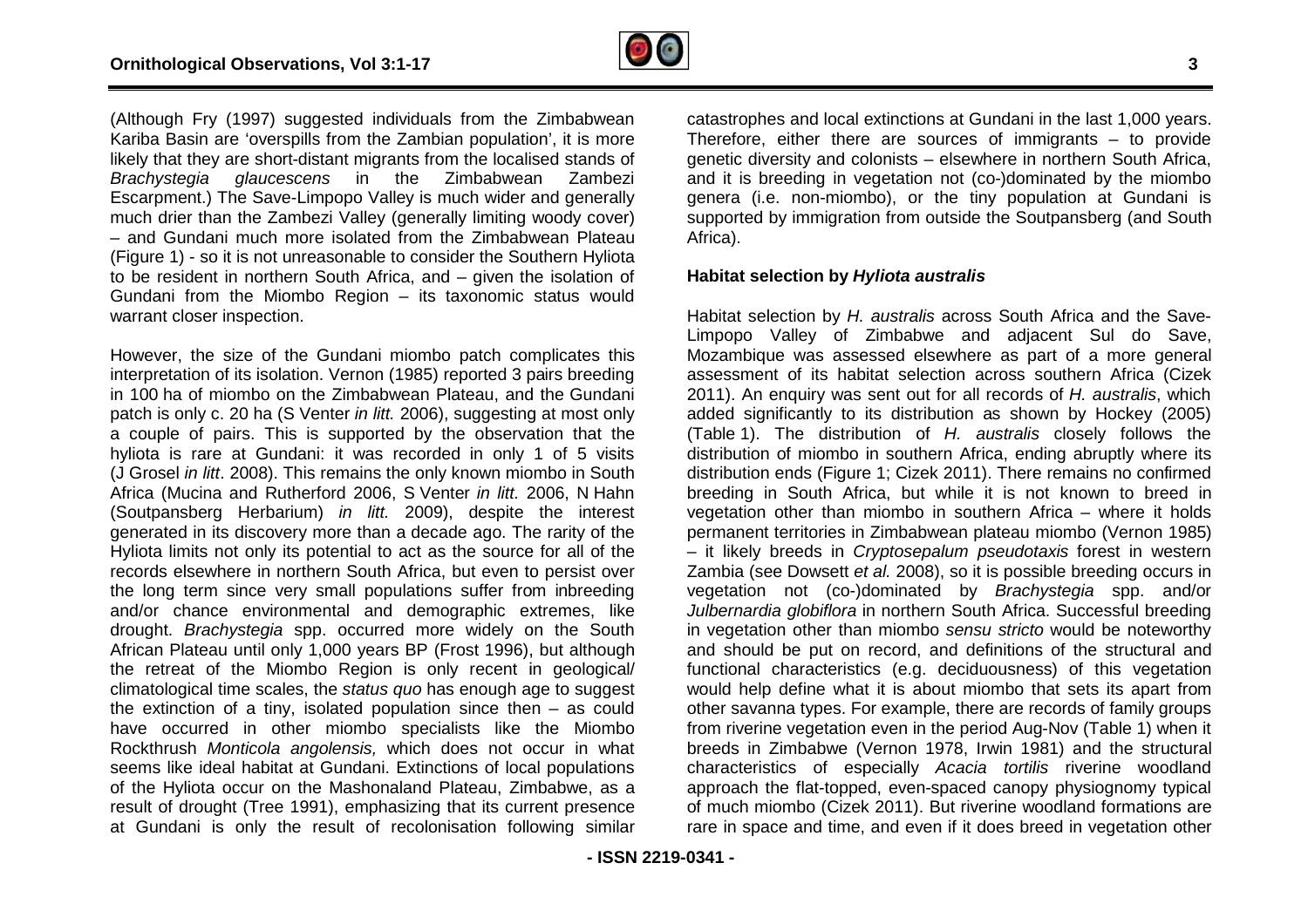

than miombo *s.s.*, only small numbers are involved – otherwise it would not be so rarely recorded in northern South Africa. Even together with the potentially only tiny local population in the small patch of miombo at Gundani, the maximum total (sub-)population in northern South Africa is only a few handfuls of pairs. That is, *even if it does breed in northern South Africa it would have benefited from immigration from outside South Africa*.

BirdLife South Africa (2011) concluded it is a "vagrant" (see <http://www.birdlife.org.za/page/6051/checklists> downloaded 7 June 2011), and if it doesn't breed in northern South Africa – and all records are simply wanderers or floaters – then, given the conventional wisdom of only short-distance movements, supported conventional wisdom of only short-distance movements, supported<br>by evidence of subspecific variation either side of the Zambezi Valley, there must be sources of vagrants closer to northern South Africa than the Zimbabwean Plateau and outlier of the Miombo Region in northern Ghonarezhou NP.

#### **Local populations of** *H. australis* **in patches of miom miombo in the Save-Limpopo Valley?**

The Zimbabwean Save-Limpopo Valley covers a large area The Zimbabwean Save-Limpopo Valley covers a large area<br>(>45,000 km<sup>2</sup>) and has been less well-sampled ornithologically than other parts of the country (Hustler in Cunliffe 2000, MPS Irwin *in litt*. 2008), suggesting small outlying populations in between the Zimbabwean Plateau and the Soutpansberg – which could provide immigrants – might have been overlooked. The Hyliota occurs at the edges of its range in *Brachystegia (tamarindoides) glaucescens* and *B. (tamarindoides) torrei*, which (with the closely related *B. (tamarindoides) microphylla*) are unusual in the genus in having naturally highly localised and fragmented distributions because they occupy granite castle kopje and inselberg landscapes which are highly localised (but widespread) across the surrounding plains. Therefore, they are easily overlooked. ing populations in<br>outpansberg – which<br>/erlooked. The Hyliota

*B. torrei* is of particular interest since it occurs at low altitudes in regions otherwise too hot and dry to support miombo, on elevated

ground which intercepts moist south-easterly airflow from the<br>Mozambique coast. To illustrate the importance of moist, southeasterly airflow: while the Miombo Region ends abruptly at the Zambezi Escarpment at the north of the Zimbabwean Plateau, moist air from the south-east allows the Miombo Region to extend to lower altitudes in the south-east of the plateau (Figure 2). Granite geologies also weather in a distinctive fashion, providing bare rock which encourages precipitation run-off which supports more mesic vegetation than in the surrounding plains – like briefly deciduous *B. glaucescens* and *B. torrei* woodland in landscapes dominated by lengithily deciduous open savannas. They also provide refuges from fire which is an important influence on the vegetation physiognomy. east of the<br>in a distinctive<br>pitation run-off

nal numbers are involved – otherwise it in ground which intercepts moist south-easterly airflow from the sy only timp of the Minambers are involved in northern South Africa. Even Mozambique coast. To illustrate the importa Prior to this study, there was no accurate fine fine-scale map of the distribution of miombo in southern Africa: broad-scale maps (Campbell 1996, Chidumayo 1997, Desanker *et al.* 1997, Hockey *et al.* 2005) don't show where small patches occur, yet the occurrence of the Hyliota at Gundani emphasizes that small patches are important to understanding the distributions of birds at broad scales. Harrison *et al.* (1997) provide a finer resolution map but it is incomplete. While the "low-altitude ecotype" of B. glaucescens has been known for some time (e.g. Wild 1953), it has only recently been given specific status (*B. torrei*, Hoyle and Brummitt 1999) and it is poorly known. Although Coates Palgrave (2002) shows *B. torrei* to be widespread across the Zimbabwean Save-Limpopo Valley, she also mapped at broad scales, and it is likely only present on elevated ground, which is highly localised in the major river valley geologies of south-central Africa. It was decided to search for and collate all available information on the distribution of miombo Limpopo Valley, with a focus on the inselberg and castle kopje landscapes. ere small patches occur, yet the occurrence<br>dani emphasizes that small patches are<br>ng the distributions of birds at broad scales.<br>provide a finer resolution map but it is<br>ow-altitude ecotype" of *B. glaucescens* has lespread across the Zimbabwean Save-Limpopo Valley, she also<br>pped at broad scales, and it is likely only present on elevated<br>und, which is highly localised in the major river valley geologies of<br>uth-central Africa. It was

A search was also made for Hyliota records in northern South Africa A search was also made for Hyliota records in northern South Africa<br>and adjacent Zimbabwe and Mozambique. These Hyliota and habitat data are used to assess the status of the Hyliota in northern South Africa, specifically to determine the potential importance of immigration.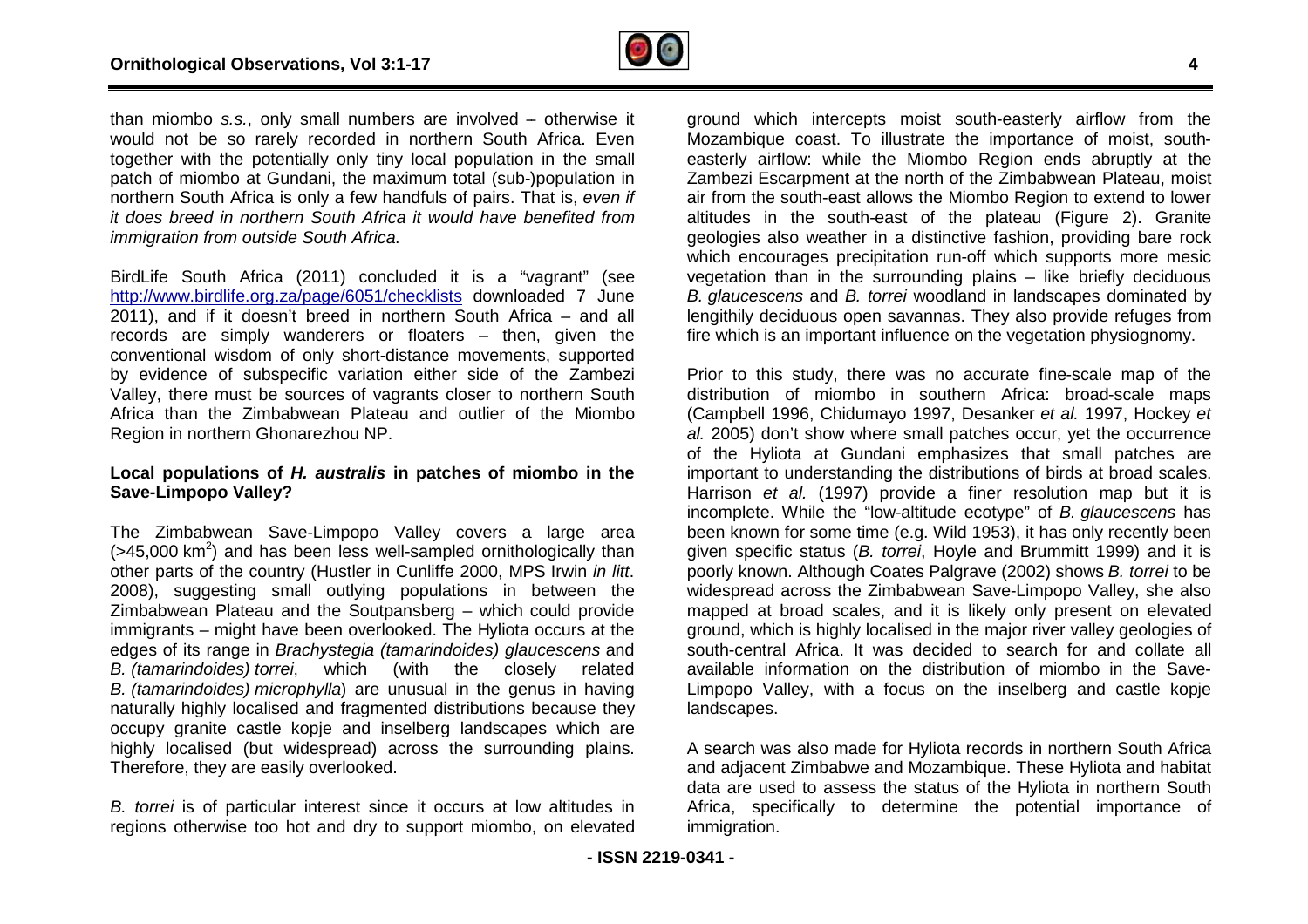

#### **Southern Hyliota distribution data**

Unpublished records sourced from an enquiry and published records from locations not mapped by Harrison *et al.* (1997), Parker (1999, 2005) and Hockey (2005) were converted to the quarter quarter-degreesquare system used for the SABAP1 data to supplement them: degree squares were divided into 16 quarter-degree-squares (QDSs) to form a grid c. 25 km x 25 km. Little is known of the distances moved by the canopy insectivores typical of miombo, but 'over-flying' between patches could be limited for many species – usually a 'bird party' (or mixed-species flock) will simply turn around when it reaches the edge of a patch of woodland, for example, along a dambo grassland drainage line. Individuals – but not whole parties will fly across e.g. fire-breaks (pers.obs.), but it is difficult to assess by sight the upper distances of these flights, since dambo grassland can cover appreciable areas. These distribution data have a coarse resolution – consider that the patch of miombo at Gundani covers only 1/3,000 of a QDS – so are of limited use to assessing the spatial structure of ranges of those species typical of miombo which do not use riverine woodland. But because the Hyliota moves from patches of miombo into riverine woodland – and so can move with greater ease between patches of miombo - coverage by Hyliotas within a QDS must be greater, and it is feasible that there is fairly regular movement between (adjacent) QDSs. Therefore the data are suitable for assessing the spatial structure of the range of the hyliota across the Save-Limpopo Valley. squares (QDSs)<br>of the distances<br>, but 'over-flying' species flock) will simply turn around when it<br>e of a patch of woodland, for example, along a<br>drainage line. Individuals – but not whole parties – cross e.g. fire-breaks (pers.obs.), but it is difficult to assess<br>the upper distances of these flights, since dambo grassland<br>r appreciable areas. These distribution data have a coarse<br> $n -$  consider that the patch of miom yliota moves from patches<br>so can move with greater<br>erage by Hyliotas within a<br>that there is fairly regular

#### **Miombo distribution data**

A search was made for all vegetation surveys across the same region. Searches were also made for relevant specimens in the large collections of the National Botanical Gardens, Harare and Royal Botanical Gardens, Kew. Landscapes where miombo woodland is dominant are coloured green in Figure 2: the Miombo Regio Region is defined where these landscapes occur together. Landscapes in

which *Brachystegia* spp. and/or *Julbernardia globiflora* trees are dominant but not in woodland are mapped in grey. Vegetation on the Sul do Save sands presents classification difficulties bec because formations dominated by the miombo genera are often not "woodland" formations typical of miombo s.s. but (i) denser, and included in e.g. the 'Coastal Forests' of eastern Africa (sensu Burgess and Clarke 2000), or (ii) occur in a 'tree savanna' (sensu Wild and Barbosa 1967) with a thin woody cover.

Small patches away from the Miombo Region are mapped by QDS. Care had to be taken with mapping herbarium specimens because the miombo dominants can occur in even very small patches of only a few individuals – too small to influence the distributions of canopy insectivores – and information regarding the size of the patch from which material was taken is rarely given on the label. Also, as mentioned above, the presence of a miombo dominant does not necessarily mean it occurs in woodland. For example, importantly, *B. glaucescens* is not known to coppice (F Robertson *in litt*. 2009) while *B. torrei* does, which is probably one of the reasons it has been able to invade more level sites away from the rocky slopes of *glaucescens* (Farrell 1968). Rocky sites are more protected from fire, so, although records of the higher altitude *glaucescens* almost invariably refer to canopy woodland favoured by *H. australis*, records of the lower altitude torrei need to be treated with caution since it could occur in coppice regrowth bushed grassland (resulting from regular burning), which is unsuitable for the Hyliota (such as now occurs on the Chihunja Platform in Ghonarezhou NP; F Robertson *in litt.* 2009). *B. torrei* also occurs in forest formations in wetter locales; e.g. Dowsett-Lemaire (2004) reports it as a dominant in dry forest in Mwabvi Reserve, Malawi. litt. 2009). B. torrei also occurs in forest formations in wetter locales;<br>e.g. Dowsett-Lemaire (2004) reports it as a dominant in dry forest in<br>Mwabvi Reserve, Malawi.<br>Because B. torrei occurs in a range of formations fro

Because *B. torrei* occurs in a range of formations from 'bushed been given careful consideration before mapping in Figure 3. Irwin (1981) reported not only canopy 'Mountain 'Acacia'' but also the Hyliota in the Maliliangwe Hills (c. 350 m). Although a misnomer, its common name recognizes its large spreading crown, and, prior to ountain 'Acacia'' but also the<br>0 m). Although a misnomer, its<br>spreading crown, and, prior to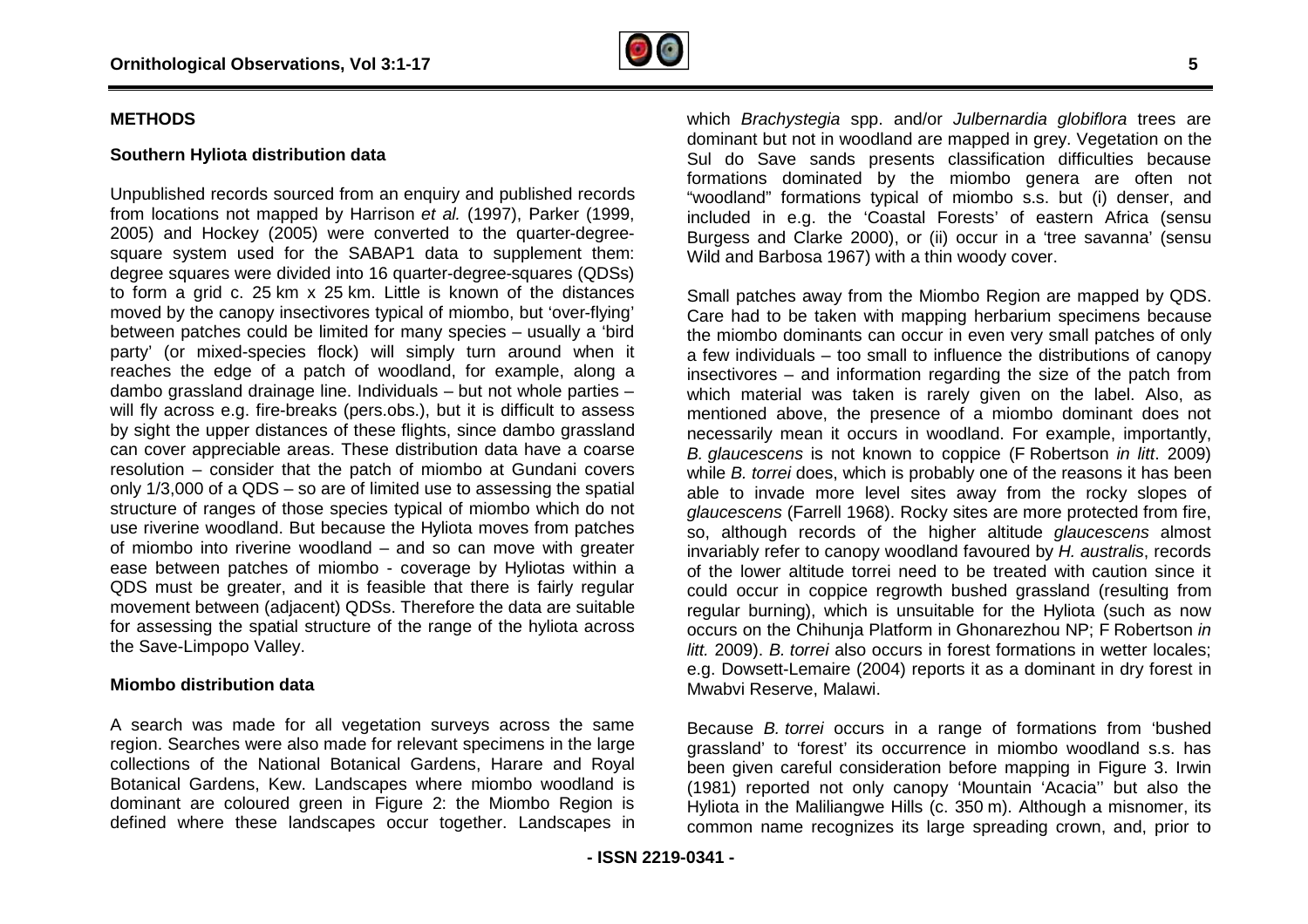

the recognition of *B. torrei*, was used for both the high and low altitude 'ecotypes' of *B. glaucescens*. Although the altitudinal limits between *B. glaucescens* and *B. torrei* remain to be determined precisely (and the distributions of the two species are not differentiated in Figure 3), Farrell (1968) mapped an important outlier of the Miombo Region on the Chihunja Platform to be dominated by the 'low altitude ecotype' (= *B. torrei*) at a similar altitude in a QDS adjacent to the Malilangwe Hills. Thus, *B. torrei* woodland s.s. does occur is some parts of the hot, dry Save-Limpopo Valley.

Small patches of miombo in landscapes otherwise dominated by other vegetation are mapped as open QDSs; thin lines represent the presence of *B. torrei* in colonies of an unknown size and physiognomic type, or where patches are too small to support the avifauna, or are not woodland s.s., whereas heavy lines show where a patch/es of canopy miombo is known. Patches of miombo also occur somewhere in the empty polygons (see Wild and Barbosa 1967). For example, importantly, there was a catastrophic decline in canopy *B. torrei* across the Chihunja Platform in the last decades of the last century (Tafangenyasha 1997), but patches still remain (B Clegg unpubl. data). (See Cizek in prep. for more details). s of the two species<br>(1968) mapped an impor<br>ihunja Platform to be dor<br>*orrrei*) at a similar altitude<br>Thus, *B. torrei* woodland<br>*r* Save-Limpopo Valley.<br>ndscapes otherwise dom<br>ppen QDSs; thin lines rep<br>nies of an unknown<br>

#### **RESULTS**

#### **The distribution of miombo and** *H. australis* **across the Save Save-Limpopo Valley**

The *Brachystegia glaucescens/ B. torrei* complex is important in determining the distribution of *H.australis* at the edges of and away from the Miombo Region (Figure 3). *B. torrei* is especially important because it occurs at lower altitudes than *B. glaucescens* . Most notably, Pinto and Lamm (1955) report an (apparently overlooked) hyliota specimen from Mabote (22°2'S, 34°09'E), where *'B. torrei'* is also known: Kew specimen Barbosa 5081 (30/3/1952) was collected 31,3 km from Mabote (west) on the road to Machaila, presumably from the ridge which intercepts the moist south-easterly airflow. *B. glaucescens* and *B. torrei* usually do not occur in patches large enough to be mapped (as polygons) at broad scales, and the former extensive occurrence of *B. torrei* over much of the Chihunja Platform (Farrell 1968) was exceptional. *B. torrei* is certainly more limited in the Zimbabwean Save-Limpopo Valley than suggested by Coates Palgrave (2002), but extends the distribution of miombo considerably south of the Zimbabwean Plateau, associated with the hills, small platforms, kopje landscapes and steep sandy banks cut by the large rivers draining the plateaus (Figures 2 and 3). The granite kopje landscapes extend as far southwest as the Gwaranyemba Communal Lands (CLs), where unfortunately little vegetation information is available. Slightly southeast, though, canopy *B. glaucescens/B. torrei* covers the kopje landscapes of Bubiana Conservancy (Timberlake and Mapaure 2007), potentially as far south as hill Jopempi (2129D1, R du Toit *in litt.* 2008, J Timberlake *in litt.* 2008) where it is likely the Hyliota has been overlooked.

The topographical features which occur along the southeastern Zimbabwe-Mozambique border (Figures 2 and 3) provide a connection between the Zimbabwean Eastern Highlands (Chipinge Uplands in the south) and the Soutpansberg (Farrell 1968, Cizek in prep.), and this elevated ground supports a number of moister vegetation types atypical of the valley. Although much reduced, canopy *B. torrei* still occurs on the Chihunja Platform (Bruce Clegg unpubl. data), where it is likely the Hyliota has been overlooked unpubl. data), where it is likely the Hyliota has been overlooked<br>(Irwin 1981). There are more patches as far south as the Guluene-Chefu watershed in central Ghonarezhou NP, where there are also unusual patches of canopy *J. globiflora*, supported by groundwater, which cover an appreciable area (>1,000ha; Farrell 1968): it is likely that *H. australis* has been overlooked here too. Intriguingly, Wild and reBarbosa (1967) report small patches of *J. globiflora* and *B. torrei* elsewhere (within the area delineated in Figure 2), but no more information was available from specimens or botanists who have worked there (e.g. Stalmans *et al.* 2004; M.Stalmans in litt.). It is likely that these patches are associated with broken ground close to the Mwenezi-Limpopo confluence which includes the steep banks of these rivers and e.g. Monte Gomo, Mozambique (22°29'S, 31°22'E).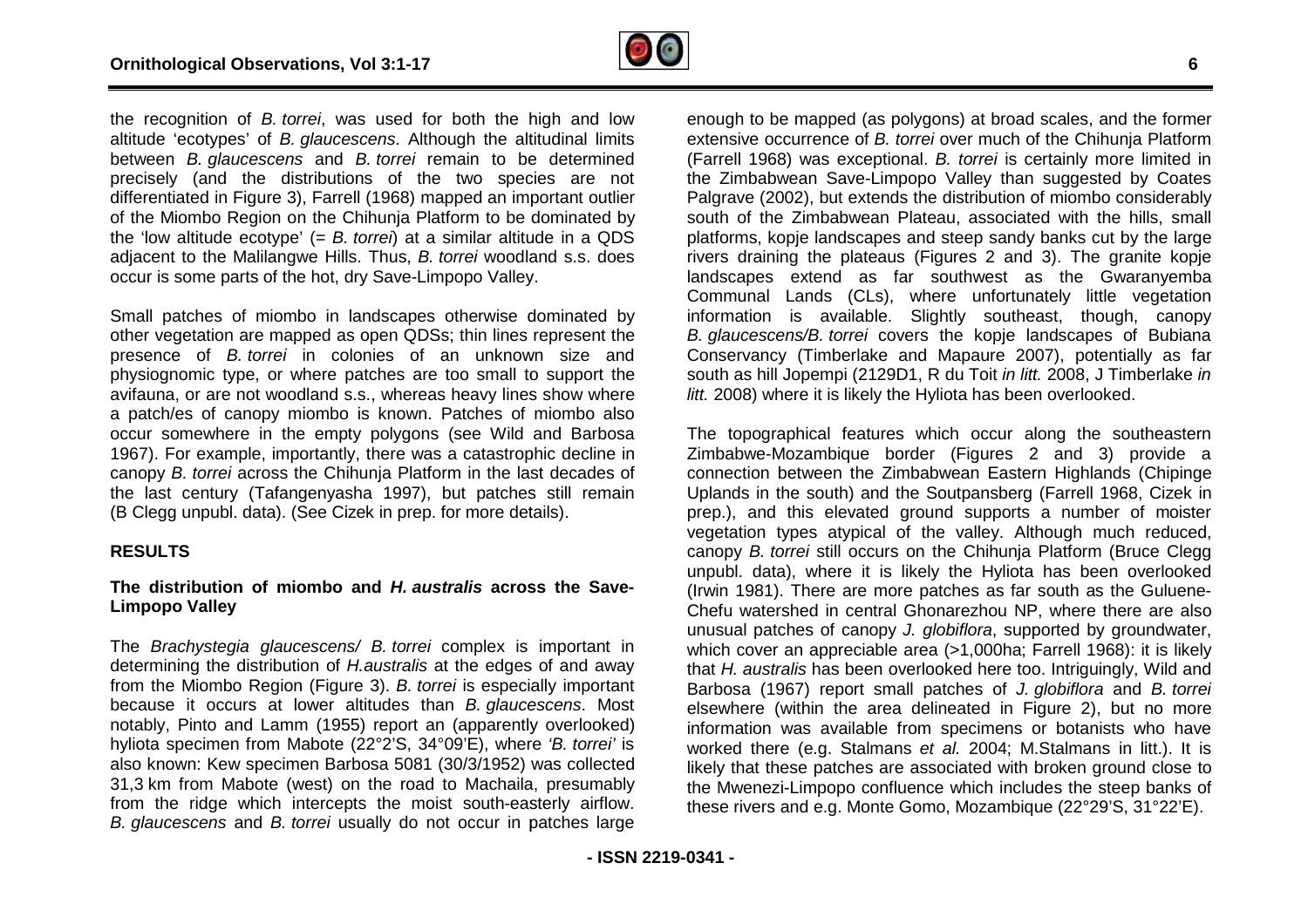





? = possible location of miombo and/ or the Hyliota

1 Shashe River, 2 Mzingwane River, 3 Limpopo River, 4 Mwenezi River, 5 Runde River, 6 Save River, 7 Chefu River

Vegetation dominated by

miombo tree species

patchy within landscapes dominated by other

vegetation

Woodland (co-)<br>dominated by

**Brachystegia** 

spiciformis

Brachystegia

dlaucescens/B.torrei woodland

Brachystegia glaucescens/ B.torrei<br>recorded but size of patch unknown

**Woodland dominated** by Julbernardia globhora

landscapes

Woodland (co-) dominated by **Brachystegia** 

spiciformis

Not woodland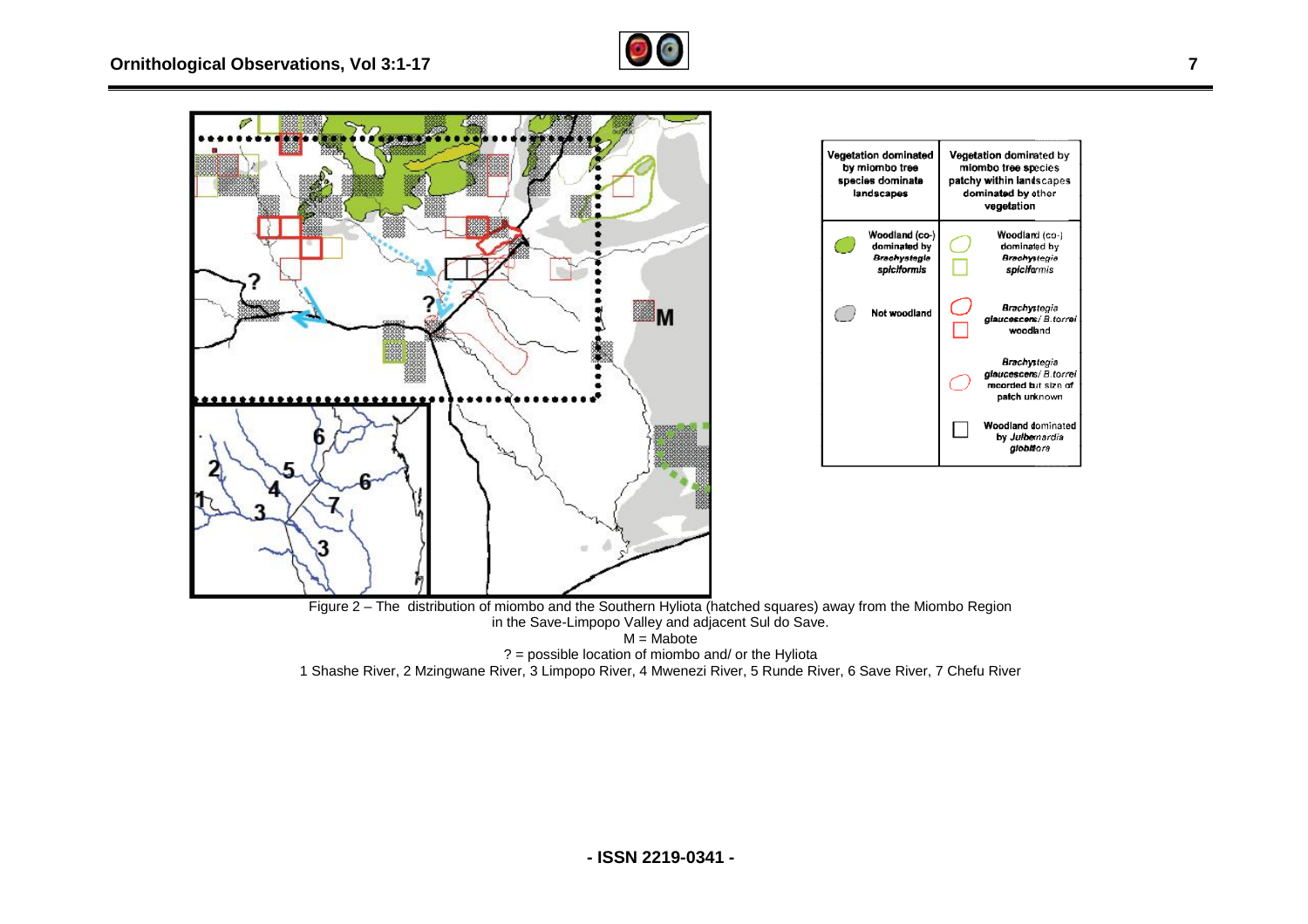

There is more information on the vegetation of the topographical features a little to the east in Zimbabwe, but Drummond (1958) reports sampling from the western parts of the Mateke Hills and B.torrei would be expected rather in the south-east. Also, during a survey of the Selungwe and Chilomwe hills, Mapaure and Chapano (1999) were prevented from entering the middle and southern sections of Pesu Gorge – which is the most likely locale for B.torrei in these hills. There are more topographical features to the west, but these occur in the rainshadow of the Soutpansberg and *B.torre*i is less likely. east. Also, during a<br>paure and Chapano<br>iddle and southern<br><sup>,</sup> locale for B.torrei in

Thus, there are indications that small patches of miombo could occur across this track of high ground, and patches large enough to support the Hyliota can be confirmed as far south as central Ghonarezhou NP, considerably south of the Hyliota's most southerly locale confirmed to date. The occurrence of the Hyliota needs to be across this track of high ground, and patches large enough to<br>support the Hyliota can be confirmed as far south as central<br>Ghonarezhou NP, considerably south of the Hyliota's most southerly<br>locale confirmed to date. The oc Soutpansberg by almost half.

Unpublished Hyliota records (Table 1) add considerably to the total number of records in northern South Africa, and identify its occurrence in two separate areas: (1) the eastern Soutpansbe adjacent valley riparian woodlands-forests and (2) riparian habitats close to the Shashe-Limpopo confluence. yliota records (Table 1) add considerably to the total<br>cords in northern South Africa, and identify its<br>wo separate areas: (1) the eastern Soutpansberg and ) riparian habitats<br>he Zambezi River

#### **DISCUSSION**

#### **Assessing movements by** *H. australis*

Differentiation between races north and south of the Zambezi R suggests that movements by the Southern Hyliota into the middle Zambezi Valley during the dry season involves vagrancy usually over relatively short distances (Irwin 1981, Tree 1997, Dowsett-Lemaire and Dowsett 2006, Dowsett *et al.* 2008). However, recent unpublished records from riverine woodland at the confluence of the Shashe and Limpopo rivers (Table 1), and the distribution of miombo and orientation of riparian corridors indicates movements over

greater distances. Although Harrison *et al.* (1997) mapped outlying patches north of the Tuli Circle (2128D3, 2129C1), the source of this information could not be traced (e.g. J Timberlake pers.comm. 2008) and it is questionable given the aridity of this part of the valley. Therefore, the closest known miombo is in the kopje landscapes in the Bubiana Conservancy (probably south to hill Jopempi), but even if it breeds here, all of the patches occur in the catchment of the Mzingwane River which flows south-eastwards, i.e. away from the Mzingwane River which flows south-eastwards, i.e. away from the<br>Shashe-Limpopo confluence. So either the birds crossed the very hot, dry (<400 mm p.a.) and sparsely vegetated interfluves (cf. Timberlake and Mapaure 1999) which is highly unlikely, or they moved southeast through the thin ribbons of woodland along the Mzingwane River to the confluence with the Limpopo R River, then upstream along the Limpopo River to its confluence with the Shashe River: in all a distance of >150 km. It is possible (but less likely) that small patches of *B. torrei*/*B. glaucescens* occur in the kopjes of the Gwaranyemba CLs, but even if the Hyliota occurs, this still requires movements of >100 km (along the Thuli River). Gwaranyemba CLs, but even if the Hyliota occurs, this still requires<br>movements of >100 km (along the Thuli River).<br>What is the status of the *H. australis* in northern South Africa?<br>Although not as rare as formerly thought

#### **What is the status of the** *H. australis* **in northern South Africa?**

Although not as rare as formerly thought – because greater coverage increased the number of records – it is still rare. There are two distinct areas of its occurrence in northern South Africa which need to be considered independently. Movement from patches outlying the Miombo Region in southern Zimbabwe to the Shashe-Limpopo confluence are highly likely; it is likely a vagrant to extreme northwest South Africa.

The situation in the Soutpansberg is less clear. Prior to the habitat and Hyliota distribution data assembled here, it was likely that the and Hyliota distribution data assembled here, it was likely that the<br>birds in the Soutpansberg were isolated (Scenario 3, Figure 4), a scenario apparently favoured by Tarboton *et al.* (1987) who concluded it is "probably a breeding resident". This would make it one of the rarest breeding species in South Africa, and at high risk of extinction.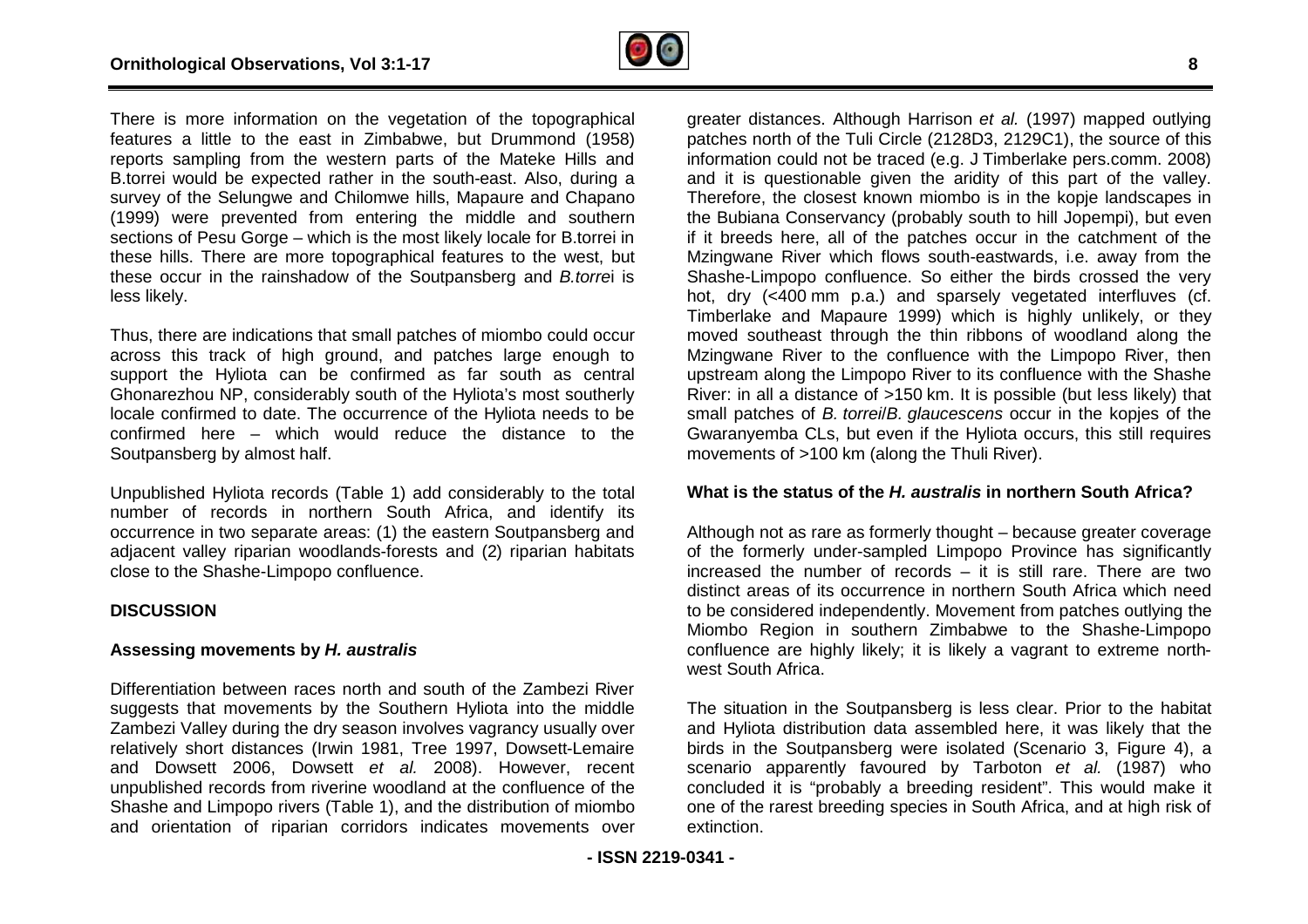



Figure 3 – The important topographic features in the Save-Limpopo Valley

Figure 3 – The important topographic features in the Save-Limpopo Valley<br>A. Matobo Hills, B. Kopje landscapes Gwaranyemba Communal Lands, C. Kopje landscapes Bubiana Conservancy, D. Mt Towla, E. Hills Jopempi, F. . Kopjes north of Tuli Circle, G. Shashe-Limpopo confluence, H Kopje landscapes Nuanetsi Ranch Ranch, I. Malilangwe Hills, J Chipinge Uplands, K. Hill Mutandahwa, L. Chihunja Platform Platform, M. Save-Runde confluence, N. Gulune-Chefu watershed, O. Mateke Hills, P. Selungwe Hills, Q. Chikwarakwara, R. Monte Gomo, S. Punda Maria Maria, T. Gundani, U. Broken landscapes eastern 'bank' Mwenezi River, V. Mwenezi-Limpopo confluence

Although Barnes (2000) did not include it in a national Red List assessment because it was considered "peripheral" to South Africa, the isolation of small populations at the edge of a species' range rather confers important reasons for its active conservation management. A small founding population – in this case a relict from the shrinking of the Miombo Region due to natural climate change also has a high potential for diversification. Fry (1997) purposefully drew attention to an outlying population at the north-eastern edge of its range – *H. (australis) usambarae* – by giving it full species status despite slender morphological evidence. The north-eastern South African population might not have been isolated long enough for divergence, but there is potential due to a natural vicariance event as considered "peripheral" to South Africa,<br>bulations at the edge of a species' range<br>it reasons for its active conservation<br>nding population – in this case a relict from<br>bo Region due to natural climate change eastern edge of<br>Il species status<br>n-eastern–South<br>ong–enough–for<br>cariance event–

and the active minimisation of losses to anthropogenic causes would be suggested so as not to hinder this divergence.

But the Hyliota and habitat distribution data assembled here suggest at least periodic movements into north-eastern South Africa. Movements into the eastern Soutpansberg might be difficult to determine for certain as even if direct methods are employed satellite tagging – movements could be relatively rare, and require long periods of 'observation'. The orientation of the Save River would long periods of 'observation'. The orientation of the Save River would<br>take wanderers from the Hyliota's known occurrence on the Chihunja Platform through the riparian fringe away from the Soutpansberg. But the patches of *B. torrei* and canopy *J. globiflora* confirmed as far south as the Guluene-Chefu-Mwenezi watershed – and likely occurring even further south – could support a substantial subpopulation of even >30 pairs (in the 1 000 ha of canopy woodland mapped by Farrell (1968)) in the drainage of the Mwenezi R River. The Mwenezi-Limpopo confluence supports appreciable areas of riverine woodland (e.g. Mapaure and Chapano 1999), in a QDS adjacent to the eastern edge of the Soutpansberg. Individuals could also wander across the track of high ground through the complex mosaic of mesic habitats. That is, whereas the hot, dry valley provides marked limits between patches of miombo and riverine corridors and the surrounding matrix, the track of elevated topographical features supports a more 'leaky' matrix. The Hyliota's confirmed presence in central Gonarezhou NP would make movements to the Soutpansberg highly likely (if only periodic). yliota and habitat distribution data assembled here suggest<br>periodic movements into north-eastern South Africa.<br>ts into the eastern Soutpansberg might be difficult to<br>export for certain as even if direct methods are employ Limpopo confluence supports appreciable areas of riverine (e.g. Mapaure and Chapano 1999), in a QDS adjacent to m edge of the Soutpansberg. Individuals could also wander track of high ground through the complex mosaic of m

That said, it seems unlikely that wanderers or floaters account for all records in north eastern South Africa (Scenario 1). Although rare, it is still regularly recorded and has even been removed from the national rarities list (see http://www.birdlife.co.za/data/files/birdlife rarities list 20100514175542.pdf accessed 27 April 2011). Movements of floaters originating in south-eastern Zimbabwe would need to not only reach the Mwenezi-Limpopo confluence, but also then make it into the Soutpansberg with regularity. (This scenario is even less likely if there are no sources of floaters closer than the Zimbabwe Plateau, since movements would then have to occur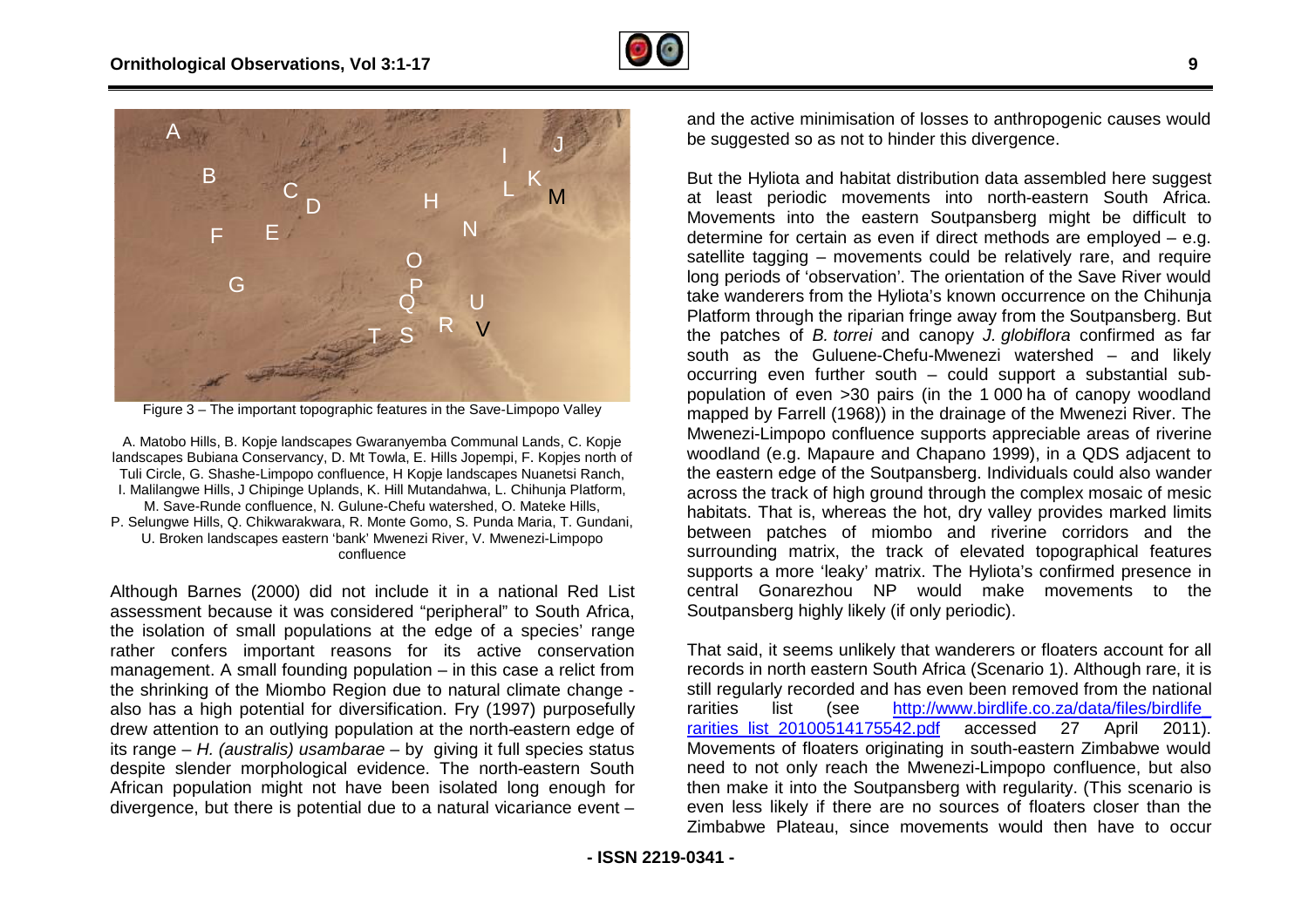

regularly over much greater distances than evident from its subspecific differentiation either side of the Middle Zambezi Valley.) *H. australis* is not the only species typical of plateau miombo which will move between and utilize patches of canopy *B. glaucescens* and *B. torrei*. Recently, there have been unconfirmed reports of the Black-eared Seedeater *Serinus mennelli* from the vicinity of Punda Maria (e.g. A Botha in litt. to SA Birdnet 27 Aug 2008). It is not unexpected in northern South Africa given (1) i it occurs in *B. glaucescens* and *B. torrei* (Irwin 1981), (2) has been recorded from the track of high ground along the southeastern Zimbabwe Zimbabwe-Mozambique border (even further south than the Hyliota, see Hockey *et al.* 2005), (3) is more catholic in its habitat requirements than the Hyliota (occurring in e.g. Zambezi Teak *Baikiaea plurijuga* formations) and (4) undergoes seasonal movements (Irwin 1981). But even though it is more likely to wander over greater distances than the Hyliota, it is still only very rare in north-eastern South Africa. This is additional circumstantial evidence for a source of Hyliotas (i.e. breeding) within the Soutpansberg. further south than the Hyliota, see Hockey<br>tholic in its habitat requirements than the<br>g. Zambezi Teak *Baikiaea plurijuga*<br>goes seasonal movements (Irwin 1981).<br>e likely to wander over greater distances<br>nly very rare in n

Thus, scenario 2 seems the most likely because although breeding is likely, periodic immigration also seems not only likely, but necessary – to support the very small population. An important conclusion of this scenario – of a metapopulation (*sensu* Hanski 1999) operating across the Save-Limpopo Valley – is that the long-term persistence of the Hyliota in northern South Africa requires not only the maintenance of the outliers of miombo, but also persistence of the riparian corridors (and potentially also the track of mesic habitats along the track of elevated ground). Riparian habitats are under considerable pressure from humans in this generally arid region (Mapaure and Chapano 1999). The status of the extensive areas of canopy *J.globiflora* mapped by Farrell (1968) on the Guluene Mwenezi watershed needs confirmation, especially as they fall inside the national park – and the larger Greater Limpopo Transfrontier Park – and elephants have been implicated in the decline of *B. torrei* in the north of the national park(Tafangenyasha 1997). also seems not only likely, but necessary<br>all population. An important conclusion of<br>oopulation (sensu Hanski 1999) operating<br>Valley – is that the long-term persistence<br>rn South Africa requires not only the<br>s of miombo, bu

#### **Future directions – Implications for the conservation of the**  *H. australis* **(and other miombo specialists) er**

Although one cannot be conclusive about the status of the Hyliota in the Soutpansberg, all of the scenarios are of considerable interest. Breeding at Gundani and elsewhere in northern South Africa should be searched for (but could be rare), and the spatial scales over which be searched for (but could be rare), and the spatial scales over which<br>populations of the Southern Hyliota operate in the Save-Limpopo Valley and adjacent plateau areas are worthy of further study. If the birds in the Soutpansberg have been isolated for the last c.1 000 years because of a natural vicariance event, an effort should be made to prevent losses from this tiny population to anthropogenic activities. If, rather, all individuals are wanderers or floaters from southern Zimbabwe, then the sources of these individuals should be identified. If they are from the Zimbabwean Plateau, then they are moving regularly over much greater distances than in the north of the Zimbabwe Plateau and associated Middle Zambezi Valley. Is this because the Middle Zambezi Valley occurs between two core parts of the Miombo Region (the Zambian and Zimbabwean plateaus) and receives more rainfall, so longer distance movements are not necessary? But important characteristics of the nature of its potential distribution in adjacent southeastern Zimbabwe have come to light, and it is hoped readers will visit some of the sites discussed and mapped in Figure 3 to confirm or deny the presence of miombo and/ or the Hyliota.

Some important principles regarding the spatial scales over which populations of the miombo specialists function are beginning to emerge - which need to be explored further as they have important implications for the conservation management of the miombo avifauna. Forests passerines which are rare at broad (even global) scales can be common where they occur; i.e they occur at high populations of the miombo specialists function are beginning to emerge - which need to be explored further as they have important implications for the conservation management of the miombo avifauna. Forests passerines whic pairs of Swynnerton's Robin Swynnertonia swynnertoni per ha of Chirinda Forest in southeastern Zimbabwe. The conundrum with the Southern Hyliota in northern South Africa is that it is rare not only at broad (regional) scales in the Soutpansberg, but also even in the

**- ISSN 2219-0341 -**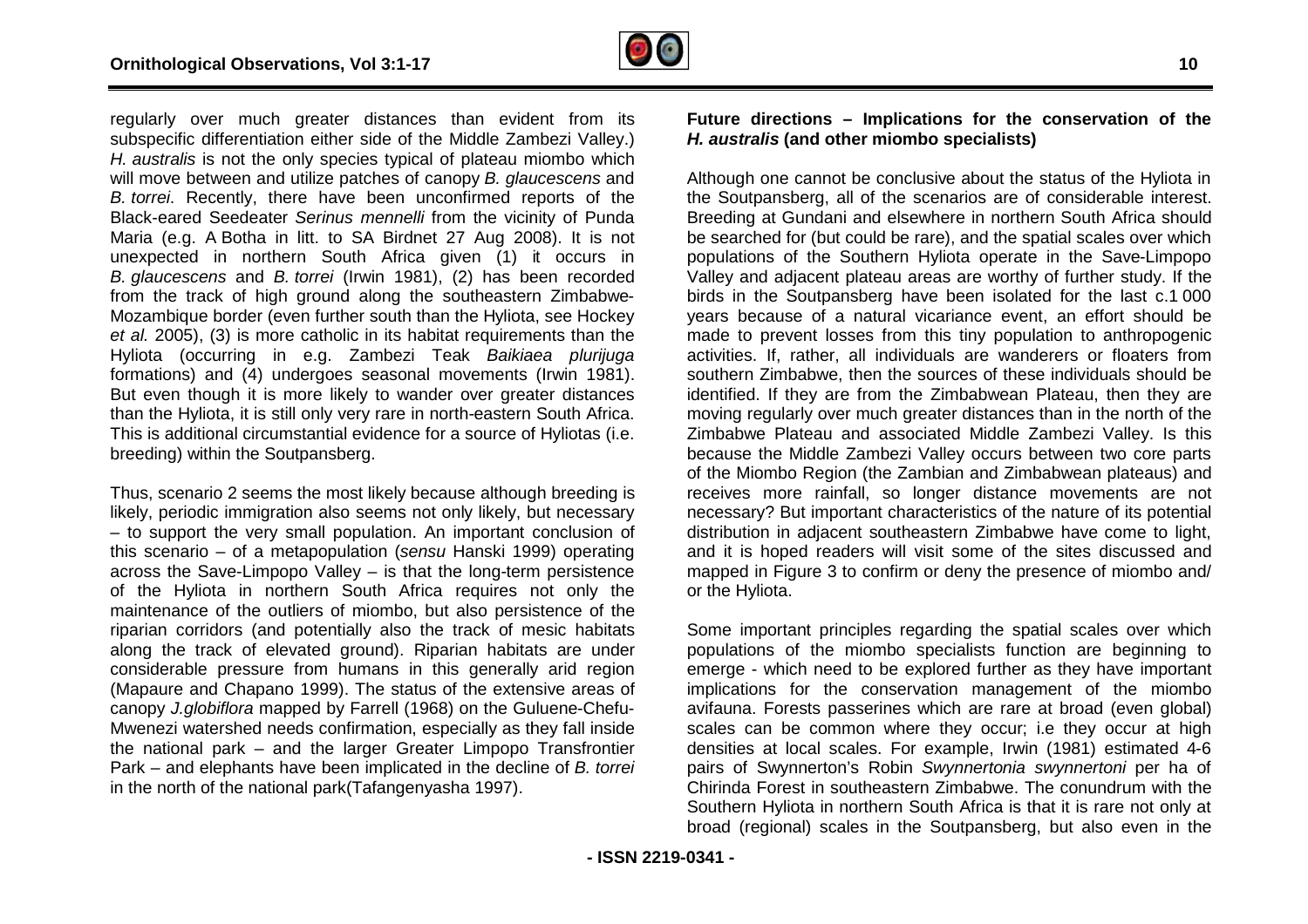

patch at Gundani. It seems the conundrum can only be solved if there is immigration; that is, if the spatial scales over which the Hyliota population operates is increased. The Southern Hyliota occurs in the Soutpansberg because unlike many of the other miombo specialists which are absent it will make use of riparian corridors; that is, its populations can function over greater spatial scales. This complicates its conservation management: not only will riverine corridors need to be conserved, but, while a relatively sizeable (sub-)population of Swynnerton's Robins could be conserved by protecting a c. 20 ha patch of medium evergreen forest (with other suitable habitat characteristics!), conservation of a similar number of pairs of Southern Hyliotas would need to occur over a much greater area than the 20 ha patch of miombo at Gundani. Miombo ecosystem functioning – especially its low nutrient status (Frost 1996), which means bird densities are low (Tarboton 1980) – confers difficulties for the conservation management of the miombo avifauna which are yet to be explored in any depth. opulation operates is increased. The Southern Hyliota<br>
the Soutpansberg because unlike many of the other<br>
specialists which are absent it will make use of riparian<br>
that is, its populations can function over greater spatia coundrim can only be solved if sourcing vegetation literature and stimulating discussion. The content is partial conserved. The Sourcine recease of the Sourcine Hylicia discussion in the digitised by Rutherford *et al.* (2

#### **Acknowledgements**

I thank Mark Botha, Norbert Hahn, Erik van Wyk and especially Sarah Venter for information regarding the patch of miombo at Gundani; Etienne Marais, Chris Patton, Chris Roche, Pieter van Zyl and the late Ben de Boer for helping to source Hyliota records, and to John Bradshaw and especially Joe Grosel for use of their unpublished records. This study has relied on the great deal of distribution data gathered and centralised by ornithologists, birders and the staff of the Natural History Museum, Bulawayo in Honeyguide, Irwin (1981) and the Southern African Bird Atlas project. I also thank Richard Dean, Warwick Tarboton and Tony Tree for information and discussion of Hyliota records in South Africa, and to Michael Irwin for much stimulating discussion on the miombo avifauna generally and the Hyliota specifically. I thank the staff of the herbarium, National Botanical Gardens, Harare and Gwilym Lewis and Brian Schrire of the Royal Botanical Gardens, Kew for access to collections, and Fay Robertson and Jonathan Timberlake for help trient status (Frost 1996), which means bird densities are low<br>ton 1980) – confers difficulties for the conservation<br>ement of the miombo avifauna which are yet to be explored in<br>pth.<br>**Wiedgements**<br>K Mark Botha, Norbert Hah

*Zambesiaca* vegetation data of Wild and Barbosa (1967) were digitised by Rutherford *et al.* (2005) and are housed and distributed by ORNL DAAC, NASA, Oak Ridge, Tennessee. sourcing vegetation literature and stimulating discussion. The Flora

#### **References**

Baker C. 2004. Field observations: June–November 2003. Honeyguide 50: 211–229.

Barnes KN 2000 (ed) The Eskom Red Data Book of Birds of South Africa, Lesotho and Swaziland. BirdLife South Africa, Johannesburg

Benson CW, Irwin MPS, White CMN. 1962. The significance of valleys as avian zoogeographical barriers. Annals of the Cape Provincial Museum 2: 155–189

Brooke R. 1975. The miombo avifauna of the Belingwe District. Honeyguide 83: 29–30.

Burgess ND, Clarke GP (eds) (2000). Coastal Forests of Eastern Africa. IUCN Publication Services Unit, Cambridge s avian zoogeographical barriers. Annals of the Cape<br>Museum 2: 155–189<br>1. 1975. The miombo avifauna of the Belingwe District.<br>de 83: 29–30.<br>ND, Clarke GP (eds) (2000). Coastal Forests of Eastern<br>CN Publication Services Uni

Campbell BM (ed) 1996. The Miombo in Transition Welfare in Africa. Centre for International Forestry Research, Bogor.

Chidumayo EN 1997. Miombo Ecology and Management: An Introduction. Intermediate Technology Publications, London.

Cizek, A. (in prep.). Patterns of distribution of miombo in southern Africa.

Cizek, A. (2011). Habitat selection by the *Hyliota* spp. in southern Africa - a broad-scale, stand-resolution approach. Ostrich 82(3):185-200.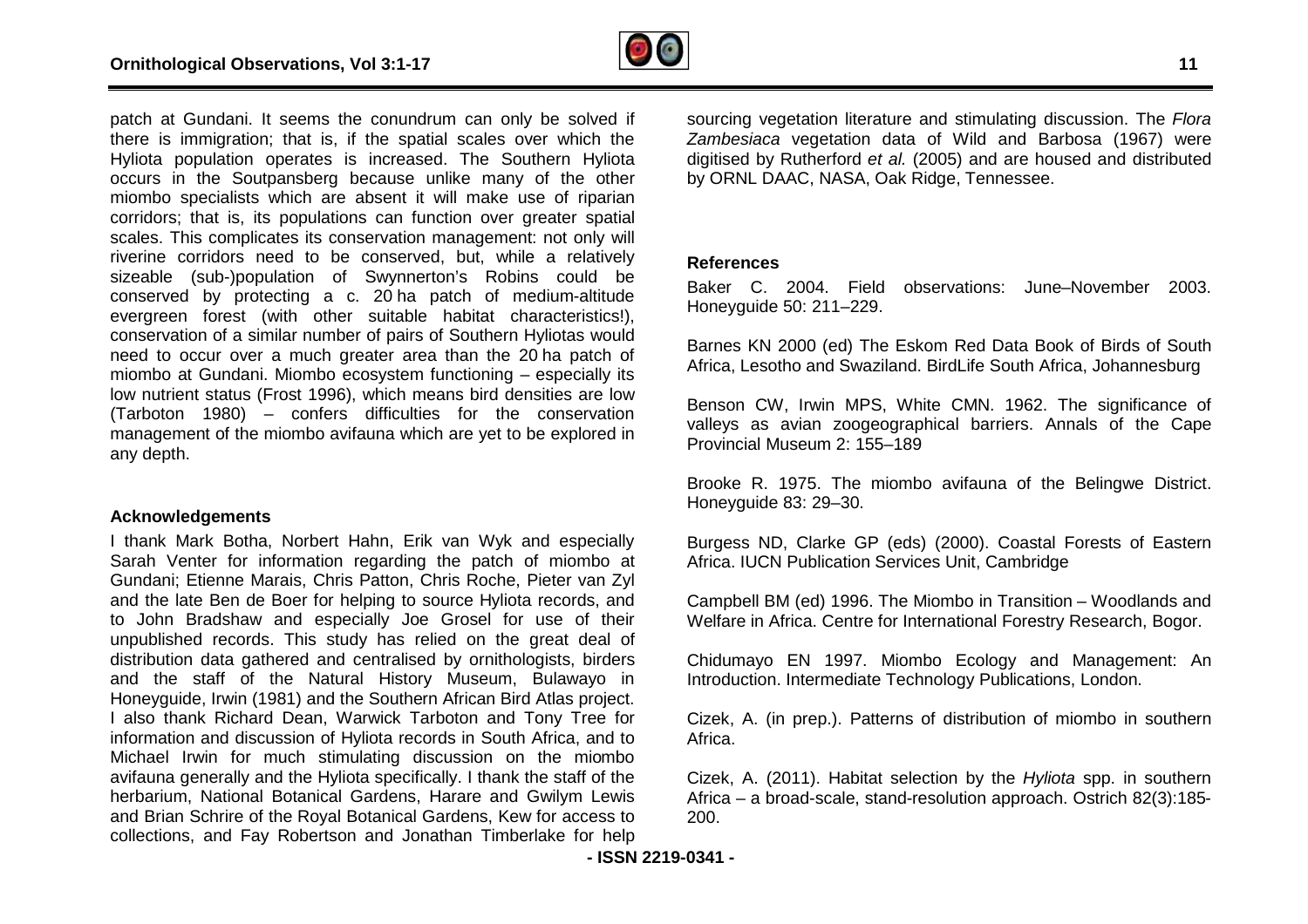

Coates Palgrave, K. 2002. Trees of Southern Africa, Third edn. Struik, Cape Town

Cunliffe R. (ed.) 2000. Species and Sites of Conservation Interest for the CESVI Project Area, Southern Zimbabwe. Occassional Publications in Biodiversity 7. Biodiversity Foundation for Afric Africa, Bulwayo.

Desanker PV, Frost PGH, Justice CO, Scholes RJ 1997. The Miombo Network: Framework for a Terrestrial Transect Study of Land-use and Land-cover in the Miombo Ecosystems of Central Africa. IGBP Report 41

Dowsett RJ 2009. The resident birds of Zambia: additional data on distribution and status. Tauraco Research Report 9:1-70 e and Land-cover in the Miombo Ecosystems of CoSBP Report 41<br>RJ 2009. The resident birds of Zambia: additional da<br>on and status. Tauraco Research Report 9:1-70<br>RJ, Aspinwall DR, Dowsett-Lemaire F 2008. The Bir<br>Tauraco Pres

Dowsett RJ, Aspinwall DR, Dowsett-Lemaire F 2008. The Birds of Zambia. Tauraco Press & Aves, Liège

Dowsett-Lemaire F 2004. The vegetation of the Lower Shire Valley reserves, Majete, Lengwe and Mwabvi, Malawi. Nyala 22: 9

Dowsett-Lemaire F, Dowsett RJ. 2006. The birds of Malawi. Turaco Press and Aves, Liège.

Drummond RB 1958. List of specimens collected and their localities. Botany Reports Part D. In: Rhodesian Schools Exploration Society Report on Mateke Expedition. Rhodesian Schools Exploration Society, Harare

Farrell JAK 1968. Preliminary notes on the vegetation of the lower Sabi-Lundi Basin, Rhodesia. Kirkia 6: 223–248.

Frost P 1996. The ecology of miombo woodlands. In: Campbell B.(ed.) The Miombo in Transition: Woodlands and Welfare in Africa. Centre for International Forestry Research, Bogor

Urban,E. K, Fry CH, Keith, S (eds) 1997. The Birds of Africa Vol. 5. Academic Press, London

Hanski I 1999. Metapopulation Ecology. Oxford University Press.

Harrison JA, Allan DG, Underhill LG, Herremans M, Tree AJ, Parker V, Brown CJ (eds) 1997. Atlas of Birds of Southern Africa Vol. 2. BirdLife South Africa, Johannesburg

Hockey PAR 2005. Southern Hyliota *Hyliota australis* . In: Hockey PAR, Dean WRJ, Ryan P (eds) Roberts Birds of Southern Africa. Seventh edn. Trustees of the John Voelcker Bird Book Fund, Johannesburg.

Hockey PAR, (South African) Rarities Committee 1995. Rare birds in South Africa 1991–1992. Birding in Southern Africa 47: 16.

South Africa 1991–1992. Birding in Southern Africa 47: 16.<br>Hockey PAR, Dean WRJ, Ryan P (eds) 2005. Roberts Birds of Southern Africa. VII<sup>th</sup> edn. Trustees of the John Voelcker Bird Book Fund, Johannesburg

Hoyle AC, Brummitt RK 1999. Three new species of *Brachystegia* Benth. Kew Bulletin 54:155-161

Hurter PJH, Van Wyk E 2001. First distribution record for *Brachystegia spiciformis* in South Africa. Bothalia 31: 43 43–44.

2003 The state of Southern Africa. Third edn.<br>
2016 The State of Missing australis Shelley. Note and Conservation Interest for Shelley. Hyliota australis Shelley. Southern Hyliota Interest Shelley. The Shelley. The Birds o Hustler, K. 1999. Species lists and sites of special conservation interest for the CESVI project area: birds. Consultants report for CESVI sustainable development and natural resources management project in southern Zimbabwe Biodiversity Foundation for Africa, Bulawayo/ erest for the CESVI project area: birds. Consultants rep<br>ESVI sustainable development and natural resources manag<br>oject in southern Zimbabwe Biodiversity Foundation for<br>Ilawayo/<br>vin MPS 1981. Birds of Zimbabwe. Quest Publi

Irwin MPS 1981. Birds of Zimbabwe. Quest Publishing, Harare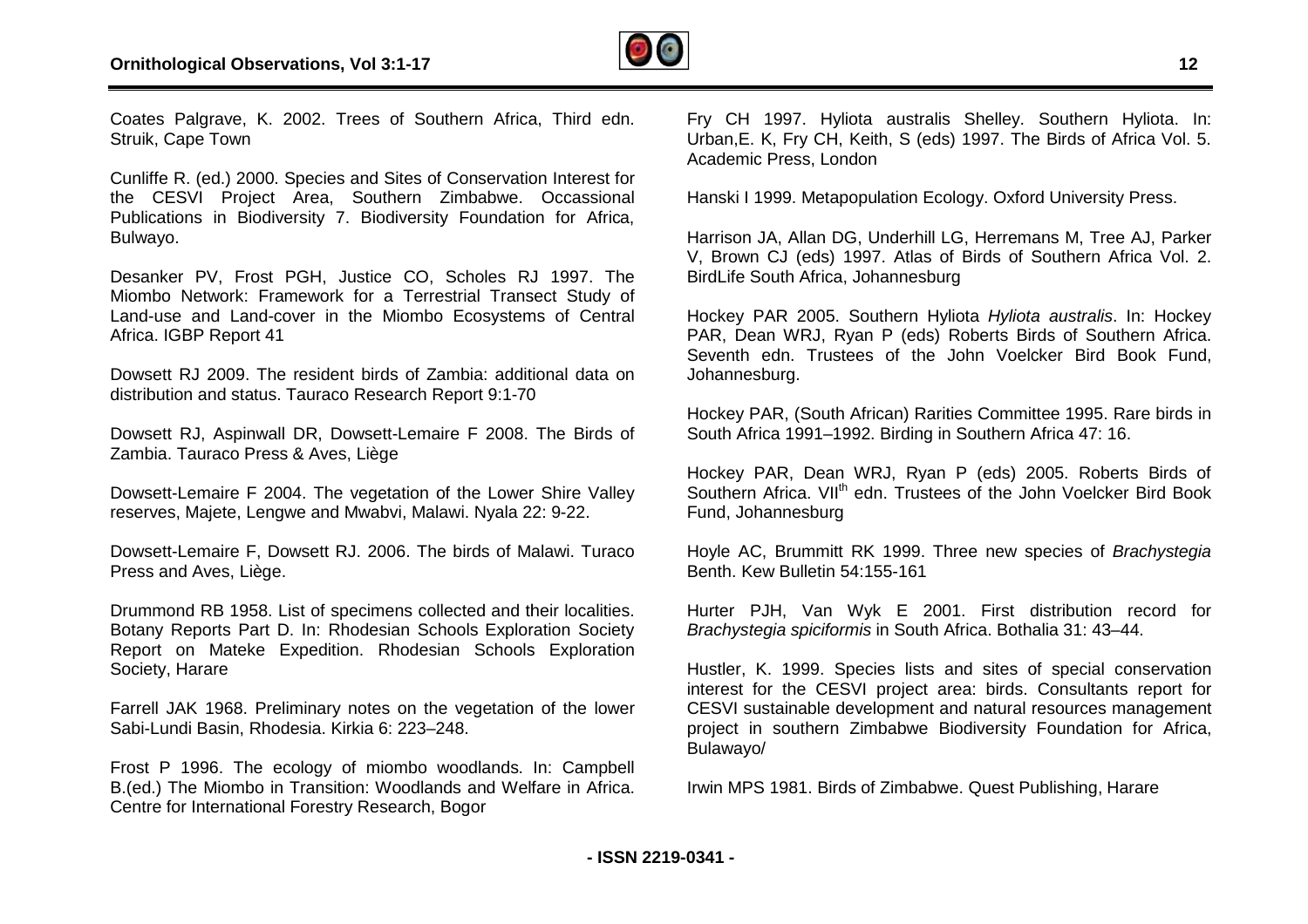

Mapaure I, Chapano C 1999. Vegetation survey of Sengwe and Mahenye Areas, southeast Zimbabwe. In Timberlake J, Mapaure I, Chapano C. (eds) Sustainable Development and Natural Resources Management in Southern Zimbabwe Appendix 2: Vegetation Mapping and Inventory – Final Report. CESVI, Rome & Biodiversity Foundation for Africa, Bulawayo.

Milton M. 1973. Matabeleland notes. Honeyguide 76: 6– –7.

Mucina L, Rutherford MC (eds) 2006. The Vegetation of South Africa, Lesotho and Swaziland. Strelitzia 19. South African National Biodiversity Institute, Pretoria.

Parker V 1999. Atlas of the Birds of the Sul do Save, Southern Mozambique. Avian Demography Unit, Cape Town & Endangered Wildlife Trust, Johannesburg. uth African National<br>do Save, Southern<br>own & Endangered<br>entral Mozambique.

Parker V 2005. The Atlas of the Birds of Central Mozambique. Endangered Wildlife Trust, Johannesburg & Avian Demography Unit, Cape Town.

Pietersen DW, Pietersen EW 2010. Annotated checklist of the birds of Banhine National Park, Southern Mozambique. Ornithological Observations 1:7-37. Published online on 2010 2010-10-21 at [http://oo.adu.org.za/pdf/OO\\_2010\\_01\\_007-037.pdf](http://oo.adu.org.za/pdf/OO_2010_01_007-037.pdf))

Pinto AA da Rosa, Lamm DW. 1955. Contribution to the study of the ornithology of Sul do Save (Mozambique) Part 2. Memorias do Musea Dr Alvaro de Castro (Maputo) 3: 125–129.

Rutherford MC, O'Farrel P, Goldberg K, Midgley GF, Powrie LW, Ringrose S, Mattheson W, Timberlake J. 2005. SAFARI 2000 NBI Vegetation Map of the Savannas of Southern Africa. Digital data data-set available from The Oak Ridge National Laboratory Distributed Active Archive Center, NASA, Tennessee.

Stalmans M, Gertenbach WPD, Carvalho-Serfontein F 2004. Plant communities and landscapes of the Parque Nacional do Limpopo, Mozambique. Koedoe 47(2): 61–81.

Stalmans M, Wishart M 2005. Plant communities, wetlands and landscapes of the Parque Nacional de Banhine, Moçambique. Koedoe 48(2): 43–58 rtenbach WPD, Carvalho-Serfontein F 2004. Plant<br>
I landscapes of the Parque Nacional do Limpopo,<br>
edoe 47(2): 61–81.<br>
shart M 2005. Plant communities, wetlands and<br>
he Parque Nacional de Banhine, Moçambique.<br>
-58<br>
C 1997.

Tafangenyasha C 1997. Tree loss in the Gonarezhou National Park (Zimbabwe) between 1970 and 1983. Journal of Environmental Management 49:355-366

Tarboton WR, Kemp MII, Kemp AC 1987. Birds of the Transvaal. Transvaal Museum, Pretoria.

Timberlake J, Mapaure I 1999. Vegetation survey of Maramani area, southwest Zimbabwe. In: Timberlake J, Mapaure I, Chapano C (ed.) Vegetation Survey of Parts of the Southern Lowveld, Zimbabwe. Occasional Publications in Biodiversity no.6. Biodiversity Foundation for Africa, Bulawayo. ey of Parts of the Southern Lowveld,<br>Publications in Biodiversity no.6. Biodiversity<br>ulawayo.<br>I 2007. Bubiana Conservancy Vegetation<br>blications in Biodiversity no.17. Biodiversity

Timberlake J, Mapaure I 2007. Bubiana Conservancy Vegetation Survey. Occasional Publications in Biodiversity no.17. Biodiversity Foundation for Africa, Bulawayo.

Tree AJ 1991. Recent reports. Honeyguide 37: 20 20-26.

Tree AJ. 1996. Recent reports. Honeyguide 42: 112 112–122.

Tree AJ 1997. Mashona Hyliota *Hyliota australis* . In: Harrison JA, Allan DG, Underhill LG, Herremans M, Tree AJ, Parker V, Brown CJ (eds) 1997. Atlas of Birds of Southern Africa. Vol. 2.: BirdLife South Africa, Johannesburg.

Vernon CT 1985. Bird populations in two woodlands near Lake Kyle, Zimbabwe. Honeyguide 31: 148–161.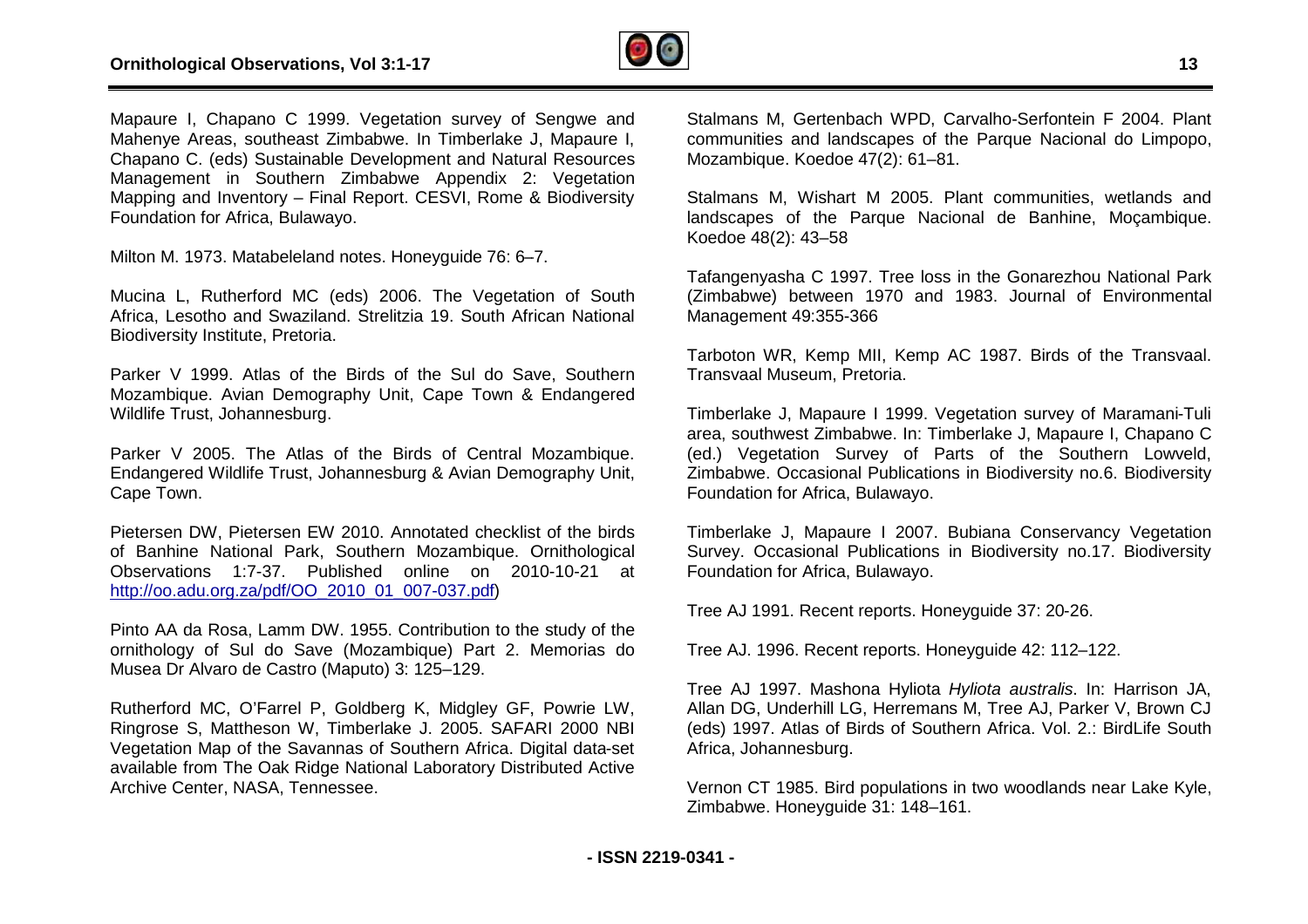

Vernon CJ 1978. Breeding seasons of birds in deciduous woodland Vernon CJ 1978. Breeding seasons of birds in deciduous woodlan<br>at Zimbabwe, Rhodesia, from 1970 to 1974. Ostrich 49: 102–115.

Vernon CT 1989. Mashona Hyliota *Hyliota australis*. In: Ginn PJ, McIlleron WG, Milstein P le S (eds). The Complete Book of Southern African Birds. Struik, Cape Town.

White F 1983. The Vegetation of Africa: A Descriptive Memoir to Accompany the UNESCO/AETFAT/UNSO Vegetation Map of Africa. UNESCO, Paris. ervations, Vol 3:1-17<br>
eeding seasons of birds in deciduous woodland<br>
sisia, from 1970 to 1974. Ostrich 49: 102–115.<br>
Mashona Hyliota *Hyliota australis.* In: Cinn PJ,<br>
vian P le S (eds). The Complete Book of Southern<br>
Cap

Wild H 1953. Vegetation survey of the Changara (Portuguese East Africa) – Mkota Reserve (S.Rhodesia) area. Rhodesia Agricultural Journal 50: 407-459.

Wild H, Grandvaux-Barbosa LA 1967. Vegetation map of the Flora Zambesiaca Area. Supplement to Flora Zambesiaca. MO Collins, Harare.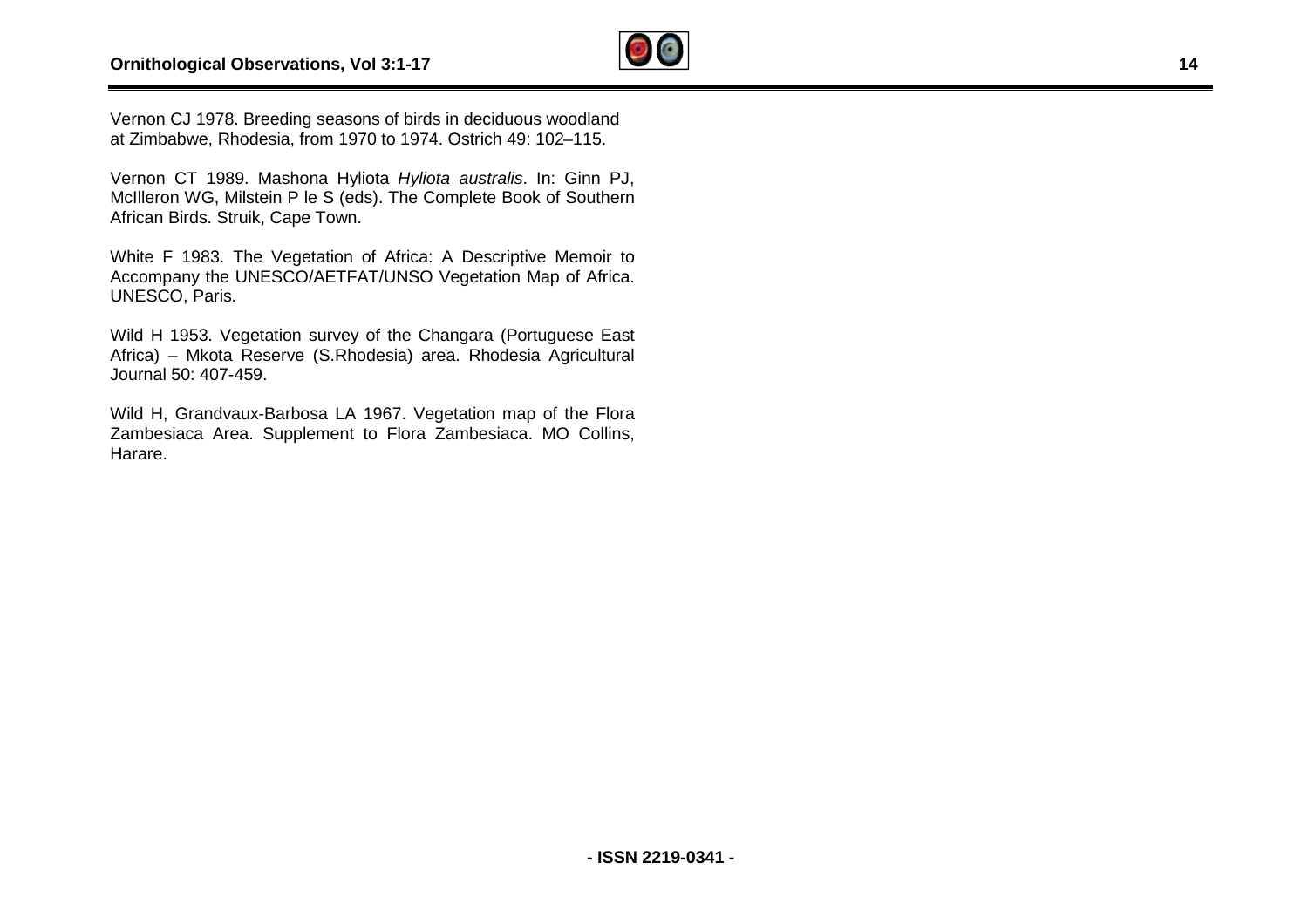

| <b>Table 1</b> – Obdices of data for presence or Obdificiti Hyllota <i>Hadsitalis by</i> QDOS supplementary to Hockey (2000)<br><b>Zimbabwe</b> |                                                                                                                            |                                                                                                                                                                                                                                                                                                                                                                                                                                                                                                                                                                                                                                                                                                                                                                                     |  |  |  |  |  |  |
|-------------------------------------------------------------------------------------------------------------------------------------------------|----------------------------------------------------------------------------------------------------------------------------|-------------------------------------------------------------------------------------------------------------------------------------------------------------------------------------------------------------------------------------------------------------------------------------------------------------------------------------------------------------------------------------------------------------------------------------------------------------------------------------------------------------------------------------------------------------------------------------------------------------------------------------------------------------------------------------------------------------------------------------------------------------------------------------|--|--|--|--|--|--|
|                                                                                                                                                 |                                                                                                                            |                                                                                                                                                                                                                                                                                                                                                                                                                                                                                                                                                                                                                                                                                                                                                                                     |  |  |  |  |  |  |
| Milton (1973)                                                                                                                                   | 2029C1                                                                                                                     |                                                                                                                                                                                                                                                                                                                                                                                                                                                                                                                                                                                                                                                                                                                                                                                     |  |  |  |  |  |  |
| <b>Brooke (1975)</b>                                                                                                                            | 2129B2                                                                                                                     |                                                                                                                                                                                                                                                                                                                                                                                                                                                                                                                                                                                                                                                                                                                                                                                     |  |  |  |  |  |  |
| Irwin (1981)                                                                                                                                    | 1530C2, 1629C2, 1727D2, 1828A2/B3/D4,<br>1830A2, 1832C4, 1932B4, 1930C4, 2030A1<br>2028B3/B4/D2, 2030C2/D1, 2131B2, 2132A1 | Most of the specimen records mapped by Irwin (1981) could be<br>assigned to a QDS with confidence                                                                                                                                                                                                                                                                                                                                                                                                                                                                                                                                                                                                                                                                                   |  |  |  |  |  |  |
| G. Lowe et al. to Tree (1996)                                                                                                                   | 2816B2                                                                                                                     |                                                                                                                                                                                                                                                                                                                                                                                                                                                                                                                                                                                                                                                                                                                                                                                     |  |  |  |  |  |  |
| G. Lowe et al. to Baker (2004) 2031C4 (Jiri/ Mteri Dam)                                                                                         |                                                                                                                            | 5 July 2003                                                                                                                                                                                                                                                                                                                                                                                                                                                                                                                                                                                                                                                                                                                                                                         |  |  |  |  |  |  |
| K.Barry in litt.                                                                                                                                | 1929D3                                                                                                                     |                                                                                                                                                                                                                                                                                                                                                                                                                                                                                                                                                                                                                                                                                                                                                                                     |  |  |  |  |  |  |
| A.Wood in litt.                                                                                                                                 | 1929B2                                                                                                                     |                                                                                                                                                                                                                                                                                                                                                                                                                                                                                                                                                                                                                                                                                                                                                                                     |  |  |  |  |  |  |
| <b>South Africa</b>                                                                                                                             |                                                                                                                            |                                                                                                                                                                                                                                                                                                                                                                                                                                                                                                                                                                                                                                                                                                                                                                                     |  |  |  |  |  |  |
| Tarboton et al. (1987)                                                                                                                          | 2230D2, 2231C1/C3                                                                                                          | Five sightings: c.1982, 19 July 1983, 27-28 October 1983,<br>December1984, mid-December 1985                                                                                                                                                                                                                                                                                                                                                                                                                                                                                                                                                                                                                                                                                        |  |  |  |  |  |  |
| J.Grosel in litt.                                                                                                                               | (i) 2229A1, (ii) 2230B4, (iii) 2231C1, (iv)<br>2230D2, (v) 2231A4, (vi)                                                    | (i) Single bird in grove of Xanthocercis zambesiaca in riparian<br>woodland/forest along Limpopo River, early August 1990,<br>(ii) three birds in tall, mixed riparian woodland (Combretum<br>imberbe, Faidherbia albida & X.zambesiaca) along the Limpopo<br>River close to Madimbo Military Camp, 28 June 1998,<br>(iii) single bird close to Punda Maria rest camp first week June<br>1987 in Pseudolachnostylis mapreuneifolia and Bridelia sp.;<br>(iv) a pair in fairly dense, mixed "broad-leafed" woodland<br>including Kirkia and Entandophragma spp. at Wisani Camp,<br>22.4.2002; individual in canopy miombo, Gundani, 24 February<br>2006.<br>(v) three birds in X.zambesiaca Pafuri picnic site a few kms from<br>Crooks Corner, 6 November 2005 and 2 December 2005. |  |  |  |  |  |  |
| J.Bradshaw in litt.                                                                                                                             | 2229A2                                                                                                                     | Three in tall riverine tree at aerial boardwalk, Mapungubwe NP<br>30 April 2005                                                                                                                                                                                                                                                                                                                                                                                                                                                                                                                                                                                                                                                                                                     |  |  |  |  |  |  |
| AFC pers.obs.                                                                                                                                   | 2230D2                                                                                                                     | An individual in canopy miombo, Gundani, 29 April 2002                                                                                                                                                                                                                                                                                                                                                                                                                                                                                                                                                                                                                                                                                                                              |  |  |  |  |  |  |

**Table 1 –** Sources of data for presence of Southern Hyliota *H.australis* by QDSs supplementary to Hockey (2005)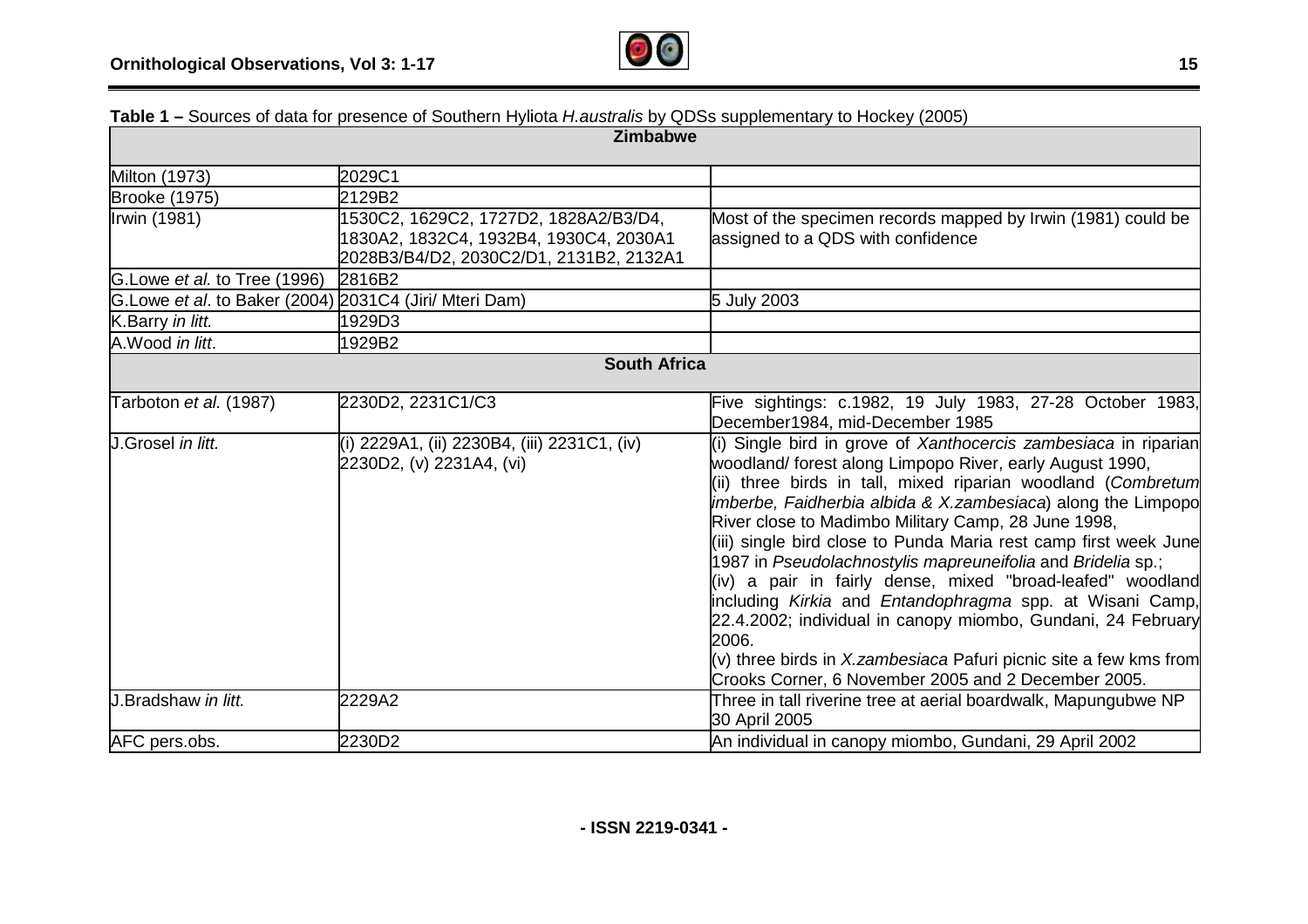

| <b>Southern Mozambique</b>                                     |        |                                                                                                                                                |  |  |  |  |  |
|----------------------------------------------------------------|--------|------------------------------------------------------------------------------------------------------------------------------------------------|--|--|--|--|--|
| Pinto and Lamm (1955)                                          | 2233B2 | Most likely inhabiting B. glaucescens/ torrei on ridge just to west<br>of Mabote town $(22^{\circ}02'S, 34^{\circ}09'E)$                       |  |  |  |  |  |
| Pietersen and Pietersen (2010, 2233C2<br><i>in litt.</i> 2010) |        | Group of three birds in a bird party in March 2007, in Stalmans<br>and Wishart's (2005) Guibourtia conjugata - Eragrostis pallens<br>woodlands |  |  |  |  |  |